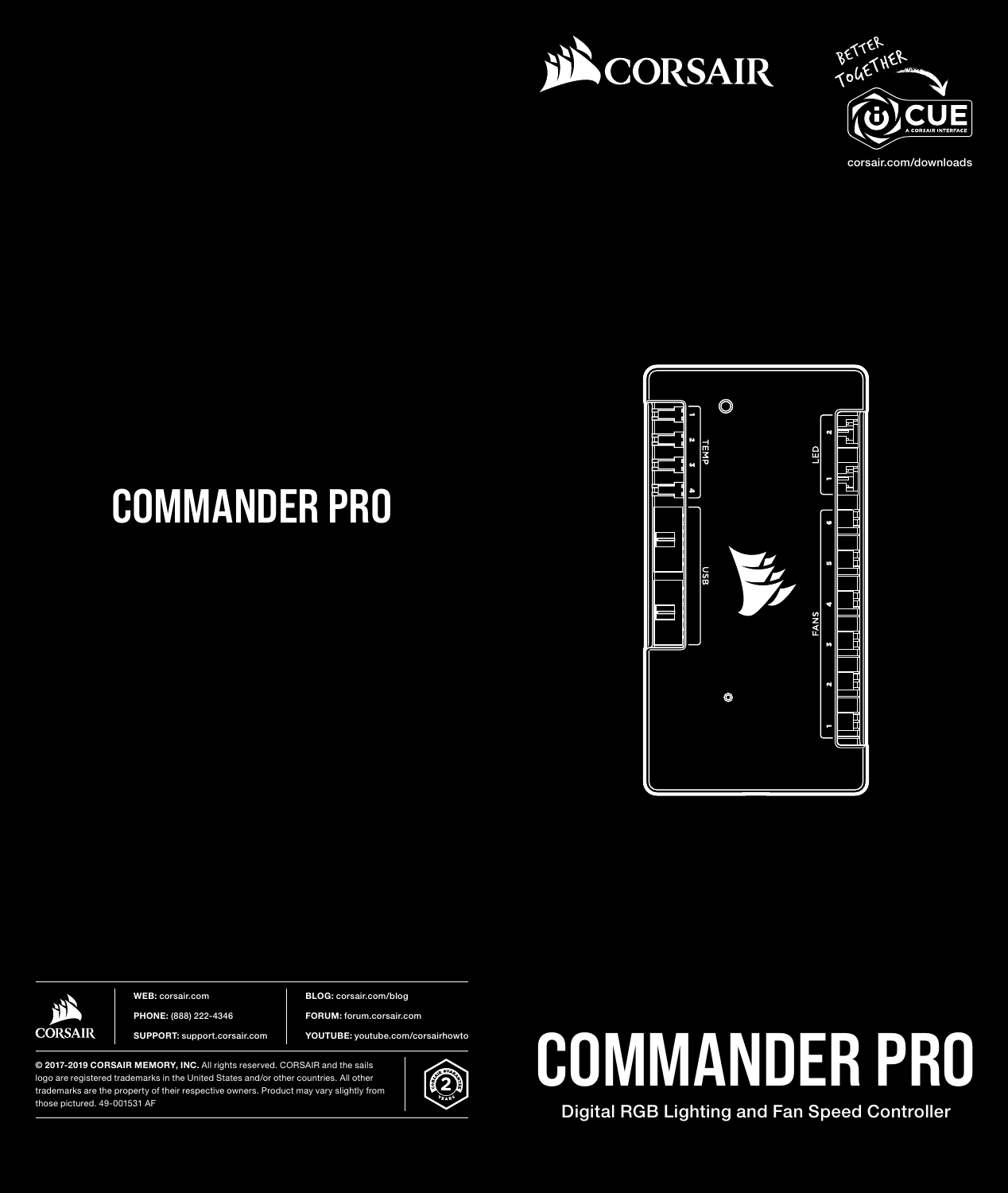### Congratulations!

Félicitations ■ Begrüßung ■ Proficiat ■ Congratulazioni Enhorabuena **■ Parabéns ■ Gratulacje ■ Поздравления** 恭喜 n **انيناهت**

#### **EN Congratulations on the purchase of your new** CORSAIR Commander PRO!

The CORSAIR Commander PRO is the heart of your CORSAIR iCUE powered system. Customize and create stunning RGB lighting effects when you connect CORSAIR RGB lighting strips and RGB fans for an amazing system-wide light-show. Control and adjust up to six DC or PWM fans, create custom fan curves tied to internal temperature sensors, or switch fans off entirely with a Zero-RPM fan mode. Accurately monitor temperatures inside your system using four repositionable thermistors, and then use CORSAIR iCUE software to automatically control fan speeds and system lighting to match your PC's performance. Unlock the power of iCUE with CORSAIR Commander PRO, bringing intelligent control and unlimited possibilities to any PC.

#### Nous vous remercions d'avoir acheté votre nouveau FR Commander PRO de CORSAIR!

Le CORSAIR Commander PRO est le cœur de votre système géré par CORSAIR iCUE. Personnalisez et créez des effets lumineux RGB époustouflants en connectant des bandes lumineuses RGB CORSAIR et des ventilateurs RGB pour un jeu de lumières sur l'ensemble du système. Contrôlez et ajustez jusqu'à six ventilateurs CC ou PWM, créez des courbes de ventilation personnalisées associées à des capteurs de température internes ou éteignez entièrement les ventilateurs avec un mode de ventilation Zero RPM. Contrôlez précisément les températures dans votre système en utilisant quatre thermistances repositionnables et utilisez le logiciel CORSAIR iCUE pour contrôler automatiquement la vitesse des ventilateurs et l'éclairage du système afin de les adapter aux performances de votre PC. Exploitez toute la puissance d'iCUE avec CORSAIR Commander PRO, pour un contrôle intelligent et une infinité de possibilités sur n'importe quel PC.

#### Wir gratulieren zum Kauf Ihres neuen CORSAIR DE Commander PRO!

Der CORSAIR Commander PRO ist das Herzstück Ihres CORSAIR iCUE-gesteuerten Systems. Schließen Sie RGB-Lichtstreifen und RGB-Lüfter von CORSAIR an, und Sie können beeindruckende RGB-Lichteffekte für Ihr gesamtes System erstellen und anpassen. So lassen sich bis zu sechs DC- oder PWM-Lüfter steuern und anpassen, benutzerdefinierte Lüfterkurven erstellen, die an interne Temperatursensoren angepasst sind, oder die Lüfter dank Zero-RPM-Lüftermodus komplett ausschalten. Überwachen Sie anhand von vier versetzbaren Temperaturfühlern die Temperaturen in Ihrem System, und lassen Sie mithilfe der CORSAIR iCUE-Software die Lüftergeschwindigkeiten und Systembeleuchtung automatisch an die Leistung Ihres PC anpassen. Schöpfen Sie die Leistung von iCUE mit CORSAIR Commander PRO voll aus, und unterstützen Sie jeden PC mit einer intelligenten Steuerung und unbegrenzten Möglichkeiten.

#### <sub>NL</sub>] Gefeliciteerd met de aankoop van uw nieuwe CORSAIR Commander PRO.

De CORSAIR Commander PRO vormt het hart van het door CORSAIR iCUE aangestuurde systeem. Creëer je eigen adembenemende RGB-lichteffecten via de aangesloten CORSAIR RGB-verlichtingsstrips en RGB-fans voor een fantastische lichtshow in je complete systeem. Je kunt maximaal zes DC- of PWM-fans besturen en instellen, aangepaste fansnelheden creëren die aan interne temperatuursensoren zijn gekoppeld, of de fans volledig uitschakelen via de Zero RPM-modus. Bewaak de temperaturen in je systeem nauwkeurig met behulp van vier herplaatsbare thermistoren en gebruik daarna de CORSAIR iCUE-software om de fansnelheden en systeemverlichting automatisch af te stemmen op de prestaties van je pc. Benut de kracht van iCUE met de CORSAIR Commander PRO voor intelligente besturing en onbeperkte mogelijkheden op elke pc.

#### IT Grazie per aver acquistato il tuo nuovo CORSAIR Commander PRO !

CORSAIR Commander Pro è il cuore del tuo sistema di illuminazion iCUE. Crea e personalizza incredibili effetti di luce RGB connettendo strisce LED e ventole CORSAIR compatibili dando così vita ad infiniti effetti di illuminazione. Controlla fino a sei ventole DC o PWM, regola una curva personalizzata della temperatura a seconda dei valori rilevati dai sensori interni, oppure disabilita instantaneamente tutte le ventole grazie all'opzione "Zero RPM". Grazie ai sensori inclusi, è possibile monitorare nel dettaglio la temperatura interna del case, utilizzando quindi il software CORSAIR iCUE per controllare automaticamente la velocità delle ventole proporzionalmente alle performance del tuo sistema. Sfrutta appieno tutte le potenzialità del software iCUE grazie alle prerogative di CORSAIR Commander PRO, gestendo nel dettaglio ogni aspetto del tuo sistema e personalizzandolo con infinite possibilità.

#### ES iEnhorabuena por adquirir el nuevo CORSAIR Commander PRO!

CORSAIR Commander PRO es el corazón de los sistemas con software CORSAIR iCUE. Personalice y cree impresionantes efectos de iluminación RGB conectando las tiras de iluminación RGB y los ventiladores RGB CORSAIR para crear sorprendentes espectáculos de luz en todo el sistema. Controle y ajuste hasta seis ventiladores PWM o DC, personalice las curvas de ventilación en función de los sensores de temperatura internos o desconéctelos por completo con el modo sin revoluciones del ventilador. Supervise con precisión la temperatura interna del sistema con cuatro termistores recolocables y utilice el software CORSAIR iCUE para controlar automáticamente las velocidades de los ventiladores y la iluminación del sistema según el rendimiento del PC. Rendimiento del PC. Aproveche todas las posibilidades de iCUE con CORSAIR Commander PRO: control inteligente y posibilidades ilimitadas para cualquier PC.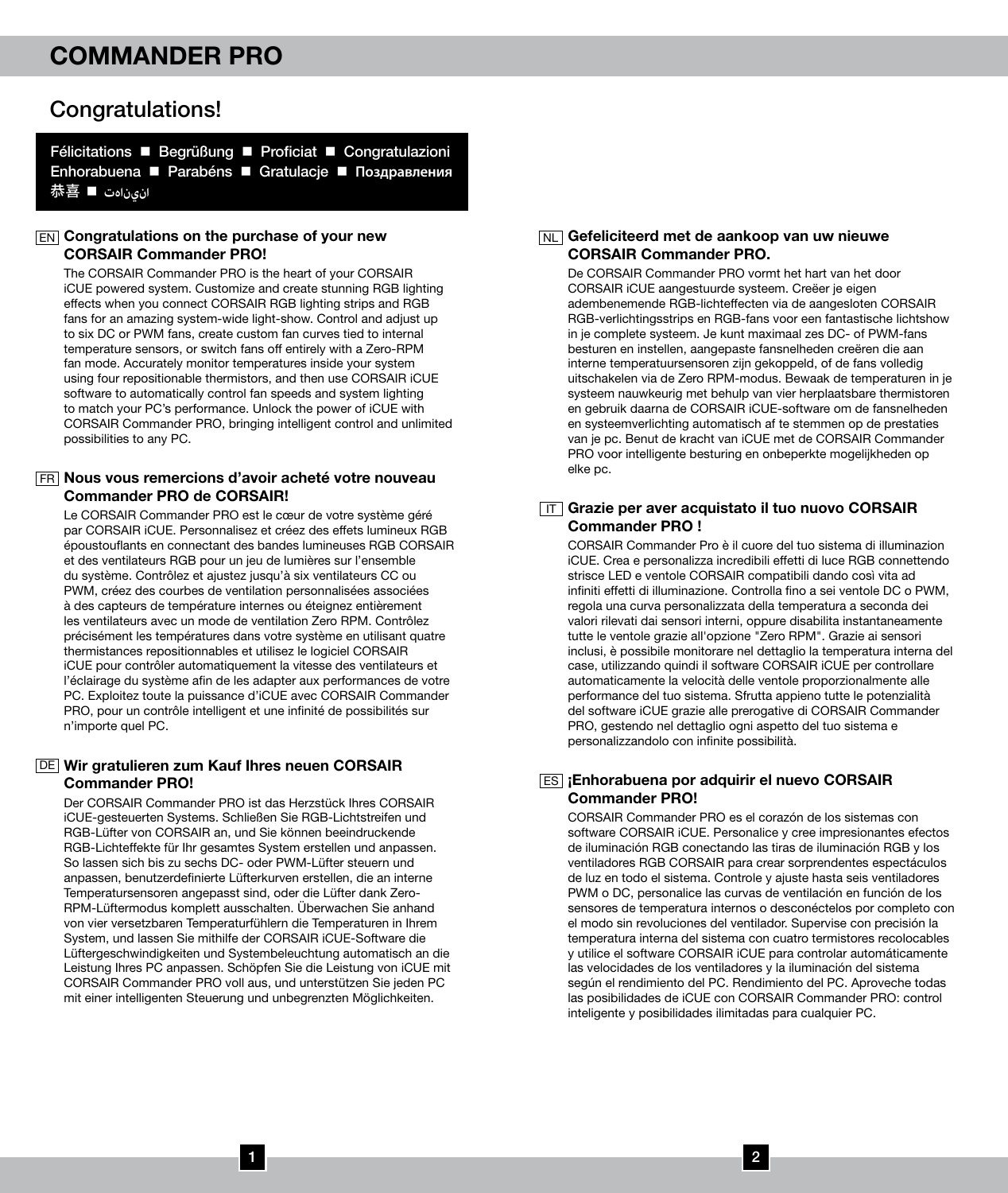#### PT Parabéns pela compra do seu novo CORSAIR Commander PRO!

O CORSAIR Commander PRO é o coração do seu sistema configurado com o CORSAIR iCUE. Personalize e crie efeitos de iluminação RGB incríveis conectando as fitas de iluminação RGB e as ventoinhas RGB CORSAIR para fazer um verdadeiro show de luzes no seu sistema. Controle e ajuste até seis ventoinhas DC ou PWM, crie curvas de ventoinha personalizadas vinculadas aos sensores internos de temperatura ou desative as ventoinhas por completo com um modo de ventoinha Zero RPM. Monitore as temperaturas internas do sistema com precisão usando quatro termistores reposicionáveis e use o software CORSAIR iCUE para controlar automaticamente as velocidades da ventoinha e as luzes do sistema de acordo com o desempenho do seu PC. Descubra o poder do iCUE com o CORSAIR Commander PRO, com controles inteligentes e possibilidades ilimitadas para qualquer PC.

#### <u>P∟</u> Gratulujemy zakupu nowego kontrolera CORSAIR Commander PRO!

CORSAIR Commander PRO stanowi serce zestawu komputerowego działającego z oprogramowaniem CORSAIR iCUE. Masz ochotę na oszałamiający pokaz świetlny swojego komputera? Wystarczy podłączyć taśmy LED CORSAIR RGB i wentylatory RGB, a następnie opracować i dostosować niesamowite efekty. Możesz kontrolować i regulować nawet sześć wentylatorów DC lub PWM, tworzyć niestandardowe krzywe pracy wentylatorów powiązane z czujnikami temperatury wewnątrz komputera lub całkowicie wyłączać wentylatory w trybie Zero RPM. Temperaturę wewnątrz zestawu komputerowego możesz mierzyć dokładnie przy użyciu czterech termistorów, których położenie można swobodnie zmieniać. Oprogramowanie CORSAIR iCUE automatycznie kontroluje szybkość wentylatorów i podświetlenie systemu odpowiednio do wydajności komputera. Uwolnij potencjał oprogramowania iCUE przy użyciu kontrolera CORSAIR Commander PRO i wykorzystaj inteligentne funkcje sterowania oraz nieograniczone możliwości w dowolnym komputerze PC.

#### **Поздравляем с приобретением нового блока**  RU **управления** CORSAIR Commander PRO!

CORSAIR Commander PRO— это сердце вашей системы под управлением программного обеспечения CORSAIR iCUE. Настраивайте и создавайте потрясающие эффекты RGB-подсветки, подключив полосы RGB-подсветки и вентиляторы с RGB-подсветкой CORSAIR — все компоненты вашей системы будут озарены великолепной световой иллюминацией. Поддержка управления и регулировки для шести DC- или ШИМ-вентиляторов позволит задавать пользовательские настройки для кривых вентилятора, устанавливая зависимость оборотов от температуры внутренних датчиков, а также полностью выключать вентиляторы, переходя в режим нулевой скорости вращения вентилятора Zero-RPM. Узнавайте .<br>точную температуру внутренних компонентов вашей системы с помощью четырех перемещаемых температурных датчиков, а затем используйте программное обеспечение CORSAIR iCUE для автоматического управления скоростями вентиляторов и подсветкой в соответствии с производительностью вашего ПК. Разблокируйте всю полноту функционала программного обеспечения iCUE с помощью блока управления CORSAIR Commander PRO, обеспечивающего интеллектуальное управление и предоставляющего безграничные возможности любому ПК.

### 感谢您购买新推出的 CORSAIR Commander PRO! CN

CORSAIR Commander PRO 是 CORSAIR iCUE 动力系统的核心。 连接 CORSAIR RGB 灯条和 RGB 风扇后可定制并打造惊艳的 RGB 灯 光效果,上演令人愉悦的系统灯光秀。控制并调整多达六个 DC 或 PWM 风扇,创建与内部温度传感器关联的自定义风扇曲线,或通过 Zero-RPM 风扇模式完全关闭风扇。利用四个可复位的热敏电阻精确监控系统内部 温度,然后使用 CORSAIR iCUE 软件自动控制风扇速度和系统照明以 匹配 PC 性能。利用 CORSAIR Commander PRO 释放 iCUE 的能量,为 Windows 台式机带来智能控制和更多可能。

**AR** 

#### **تهانينا لرشائك وحدة** PRO Commander CORSAIR **الجديدة.**

تُعد وحدة PRO Commander CORSAIR محور النظام الذي يعمل بـ iCUE CORSAIR. ميكنك تخصيص وإنشاء تأثريات الضوء األحمر واألخرض والأزرق (RGB) المذهلة عند توصيل أشرطة CORSAIR RGB الضوئية ومراوح RGB لالستمتاع بعرض ضويئ مذهل عىل مستوى النظام بأكمله. ميكنك التحكم وضبط ما يصل إىل ست مراوح DC أو PWM وإنشاء منحنيات مراوح مخصصة مرتبطة مستشعرات درجات الحرارة الداخلية أو إيقاف تشغيل المراوح نهائيًا في<br>مستشعرات دريس وضع عدم دوران املراوح )RPM-Zero). ميكنك التحكم يف درجات الحرارة بدقة داخل النظام لديك باستخدام أربعة مقاييس حرارية قابلة إلعادة النقل، ثم ستخدام برنامج CORSAIR iCUE للتحكم تلقاينًا في سرعات المراوح وإضاءة النظام بحيث تتناسب مع أداء الكمبيوتر الشخيص لديك. أطلق العنان لطاقة iCUE مع PRO Commander CORSAIR، واستمتع بالتحكم الذيك وإمكانات غير محدودة في أي كمبيوتر شخصي.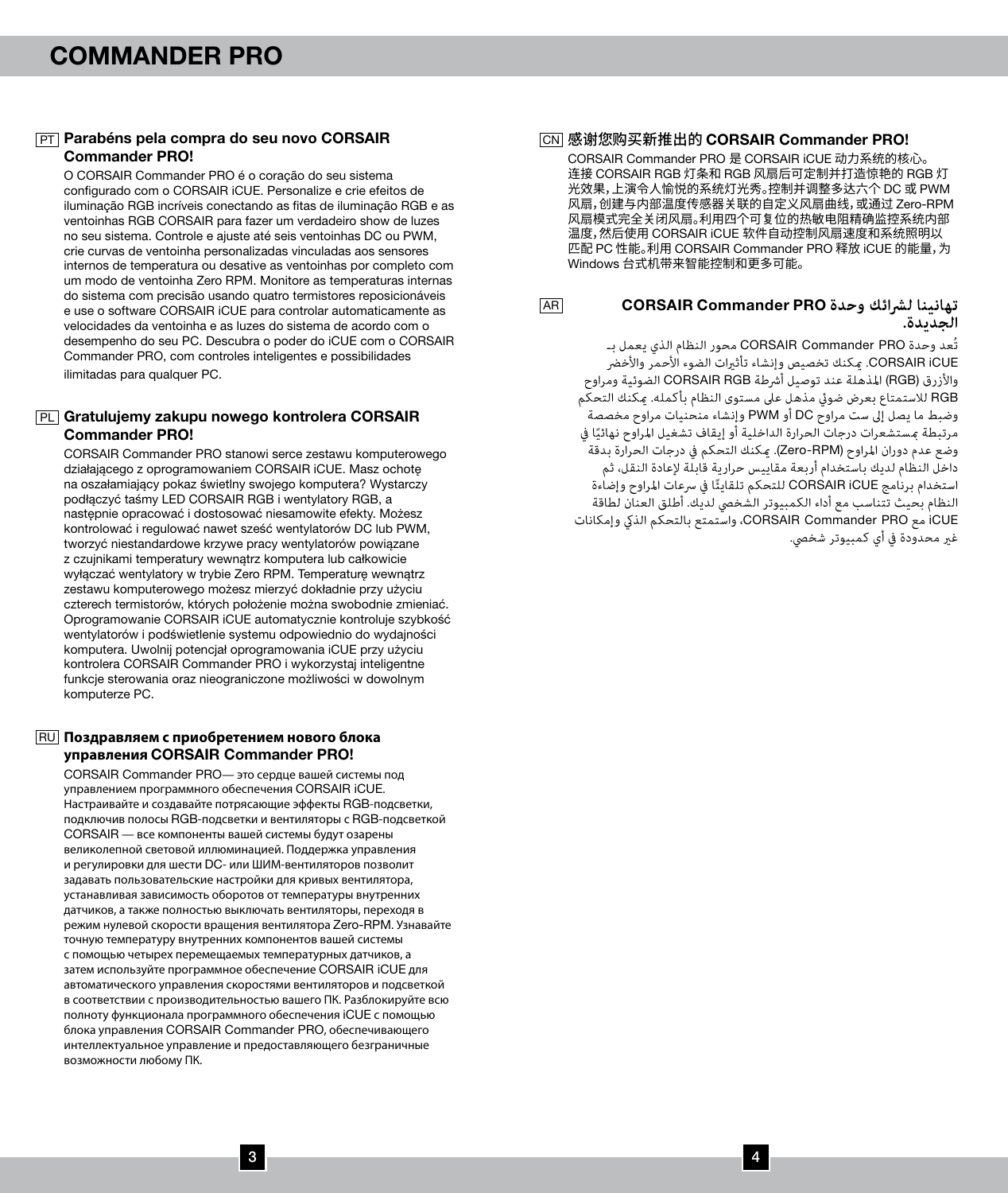### Table of Contents

Table des matières **■** Inhalt ■ Inhoudsopgave Tavola dei contenuti ■ Índice ■ Índice ■ Spis treści **Оглавление** n 目录 n **لودج تايوتحملا**

Package contents .............................................................. 6 Contenu de l'emballage • Lieferumfang • Inhoud van de verpakking • Tavola dei contenuti • Contenido del paquete Conteúdo da embalagem • Zawartość opakowania Комплект поставки • 包含 • تايوتحم ةوبعلا

Specifications................................................................7-14

Caractéristiques techniques • Technische Daten Specificaties • Specifiche • Especificaciones Especificações • Dane techniczne • Технические характеристики • 规格 • تافصاوملا

Installation ...................................................................15-24 Installation • Installation • Installatie • Installazione Instalación • Instalação • Montaż • Установка • 安装 بىكرتلا

### Package Contents

Contenu de l'emballage Lieferumfang IInhoud van de verpakking ■ Tavola dei contenuti ■ Contenido Conteúdo da embalagem **E** Zawartość opakowania **Комплект поставки** n 包含 n **تايوتحم ةوبعلا**

x2

x4

x2

x1

### x1 CORSAIR Commander PRO

#### RGB LED hub cables

Câbles de hub LED RGB • RGB-LED-Hub-Kabel • RGB-led hubkabels • Hub di gestione cavi LED RGB • Cables de concentrador LED RGB • Cabos do hub de LEDs RGB Przewody huba RGB LED • Элементы маркировки светодиодного концентратора RGB LED • 集线器电缆 قرزألاو رضخألاو رمحألا ناولألل LED عزوم تالباك

#### Thermal sensors

Capteurs thermiques • Temperatursensoren Temperatuursensoren • Sensori termici • Sensores térmicos Sensores de temperatura • Czujniki termiczne • Датчики ةيرارح تارعشتسم • 热传感器 • температуры



#### Fan extension cables

Câbles d'extension pour ventilateurs • Lüfter-Verlängerungskabel • Verlengkabels voor fan • Cavi di prolunga per le ventole • Prolongadores para el ventilador Cabos de extensão da ventoinha • Przedłużacze wentylatorów • Удлинительные кабели для вентиляторов حوارملل ةلاطإلا تالباك • 风扇延长线

#### Mounting tape

Adhésif de montage • Klebeband • Montagetape • Nastro adesivo per il fissaggio • Cinta de montaje • Fita dupla face Taśma mocująca • Монтажная лента • 安装胶带 تيبثت طيرش

#### Installation guide

Guide d'installation • Installationsanleitung Installatiehandleiding • Guida d'installazione • Guía de instalación • Guia de instalação • Przewodnik po instalacji Руководство по установке • 安装指南 • ليلد بيكرتلا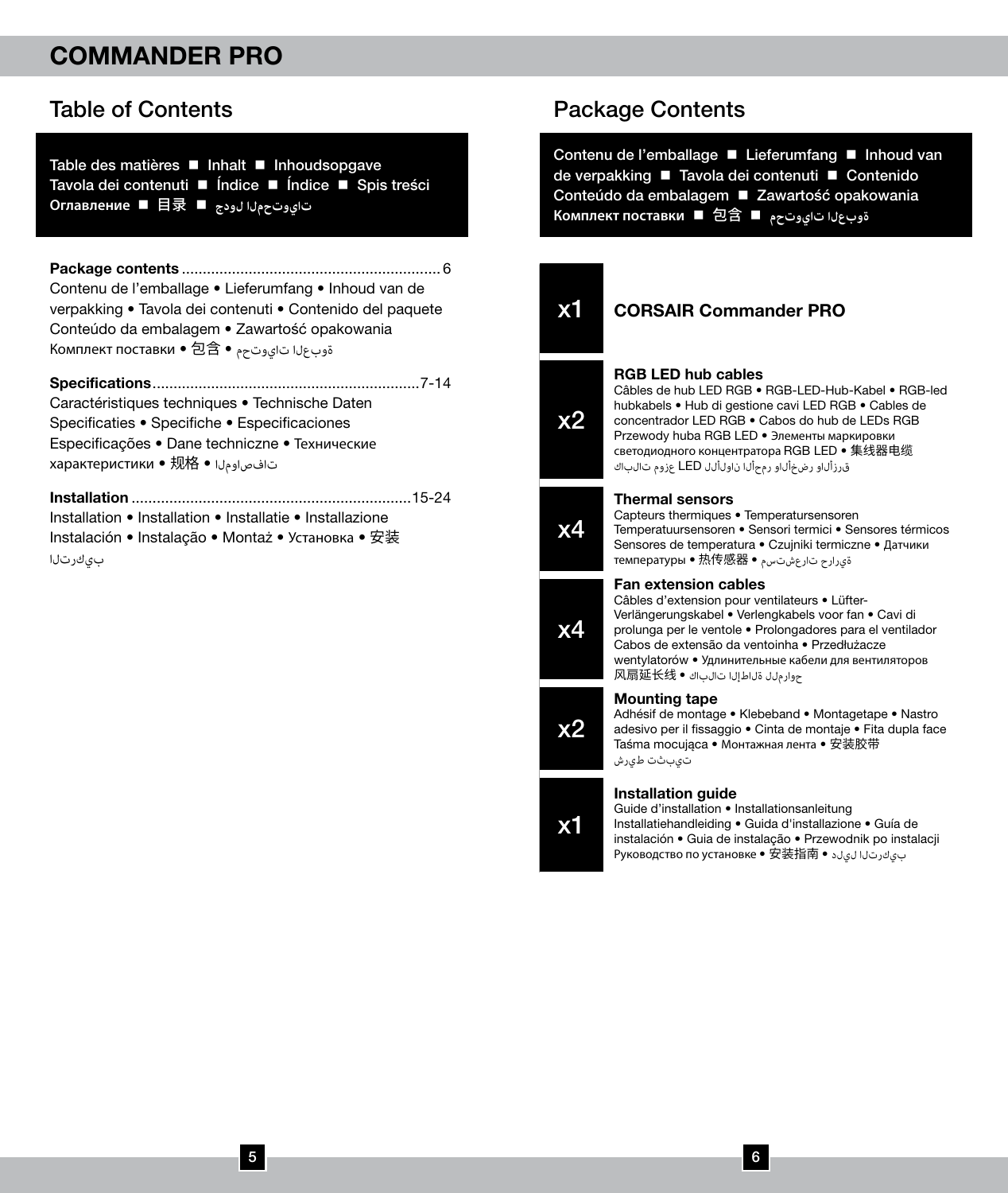### Specifications

Caractéristiques techniques **n** Technische daten Specificaties **n** Specifiche **n** Especificaciones Especificações n Dane techniczne n **характеристики** 规格 n **تافصاوملا**



| <b>Commander PRO</b>            |                                      |                             |
|---------------------------------|--------------------------------------|-----------------------------|
| Unit dimension (L x W x H)      |                                      | 133mm x 69mm x 15.5mm       |
|                                 | Logic                                | 2.97V to 3.63V              |
| Power input                     |                                      | 4.5V to 5.5V                |
|                                 | Fan                                  | 11.4V to 12.6V              |
|                                 | RGB LED                              | 4.5V to 5.5V                |
| Max. power for RGB LED channels |                                      | 4.5A                        |
|                                 | Max. power per fan header (combined) | 1A per port (4.5A combined) |
| <b>RGB LED channels</b>         |                                      | $\mathfrak{p}$              |
| Max. RGB LED strip per channel  |                                      | $6*$                        |
| Max. RGB fan per channel        |                                      | $6**$                       |
| Cable                           | <b>USB</b>                           | 440mm                       |
|                                 | SATA power                           | 465mm                       |
|                                 | Thermal sensor                       | 610mm                       |
|                                 | Fan extension                        | 610mm                       |
|                                 | RGB LED hub                          | 485mm                       |

\* Supported by CORSAIR iCUE software. Additional RGB LED strips sold separately.

\*\* RGB LED hub required; sold separately.

| <b>Commander PRO</b>                                    |                             |                             |
|---------------------------------------------------------|-----------------------------|-----------------------------|
| Dimensions de l'appareil (L x I x H)                    |                             | 133mm x 69mm x 15.5mm       |
|                                                         | Logique                     | 2.97V to 3.63V              |
| Entrée                                                  |                             | 4.5V to 5.5V                |
| d'alimentation                                          | Ventilation                 | 11.4V to 12.6V              |
|                                                         | <b>RGB LED</b>              | 4.5V to 5.5V                |
| Puissance max. pour les canaux<br><b>LED RGB</b>        |                             | 4.5A                        |
| Puissance max. par prise pour<br>ventilateur (combinée) |                             | 1A par port (4,5A combinés) |
| Canaux LED RGB                                          |                             | $\mathfrak{p}$              |
| Bande LED RGB max. par canal                            |                             | 6*                          |
| Ventilateur RGB max. par canal                          |                             | $6**$                       |
|                                                         | <b>USB</b>                  | 440mm                       |
| Câble                                                   | <b>Alimentation SATA</b>    | 465mm                       |
|                                                         | Capteur thermique           | 610mm                       |
|                                                         | Extension de<br>ventilateur | 610mm                       |
|                                                         | Hub LED RGB                 | 485mm                       |

\* Pris en charge par le logiciel CORSAIR iCUE. Bandes LED RGB sup plémen taires vendues séparément.

\*\* Hub de LED RGB obligatoire; vendu séparément.

| <b>Commander PRO</b>                             |                                  |                                       |
|--------------------------------------------------|----------------------------------|---------------------------------------|
| Produktabmessungen (L x B x H)                   |                                  | 133mm x 69mm x 15.5mm                 |
|                                                  | Logik                            | 2.97V to 3.63V                        |
| Leistungsauf-                                    |                                  | 4.5V to 5.5V                          |
| nahme                                            | Lüfter                           | 11.4V to 12.6V                        |
|                                                  | RGB-LED                          | 4.5V to 5.5V                          |
|                                                  | Max. Leistung für RGB-LED-Kanäle | 4.5A                                  |
| Max. Leistung pro Lüfteranschluss<br>(insgesamt) |                                  | 1A pro Anschluss<br>(4,5 A insgesamt) |
| RGB-LED-Kanäle                                   |                                  | $\mathfrak{p}$                        |
| Max. RGB-LED-Streifen pro Kanal                  |                                  | $6*$                                  |
| Max. RGB-Lüfter pro Kanal                        |                                  | $6**$                                 |
|                                                  | <b>USB</b>                       | 440mm                                 |
|                                                  | SATA-Netzkabel                   | 465mm                                 |
| Kahel                                            | Temperatursensor                 | 610mm                                 |
|                                                  | Lüfter-<br>Verlängerungskabel    | 610mm                                 |
|                                                  | RGB-LED-Hub                      | 485mm                                 |

\* Unterstützt durch CORSAIR iCUE-Software. Zusätzliche RGB-LED-Streif en sind separat erhältlich.

\*\* RGB-LED-Hub erforderlich (separat erhältlich).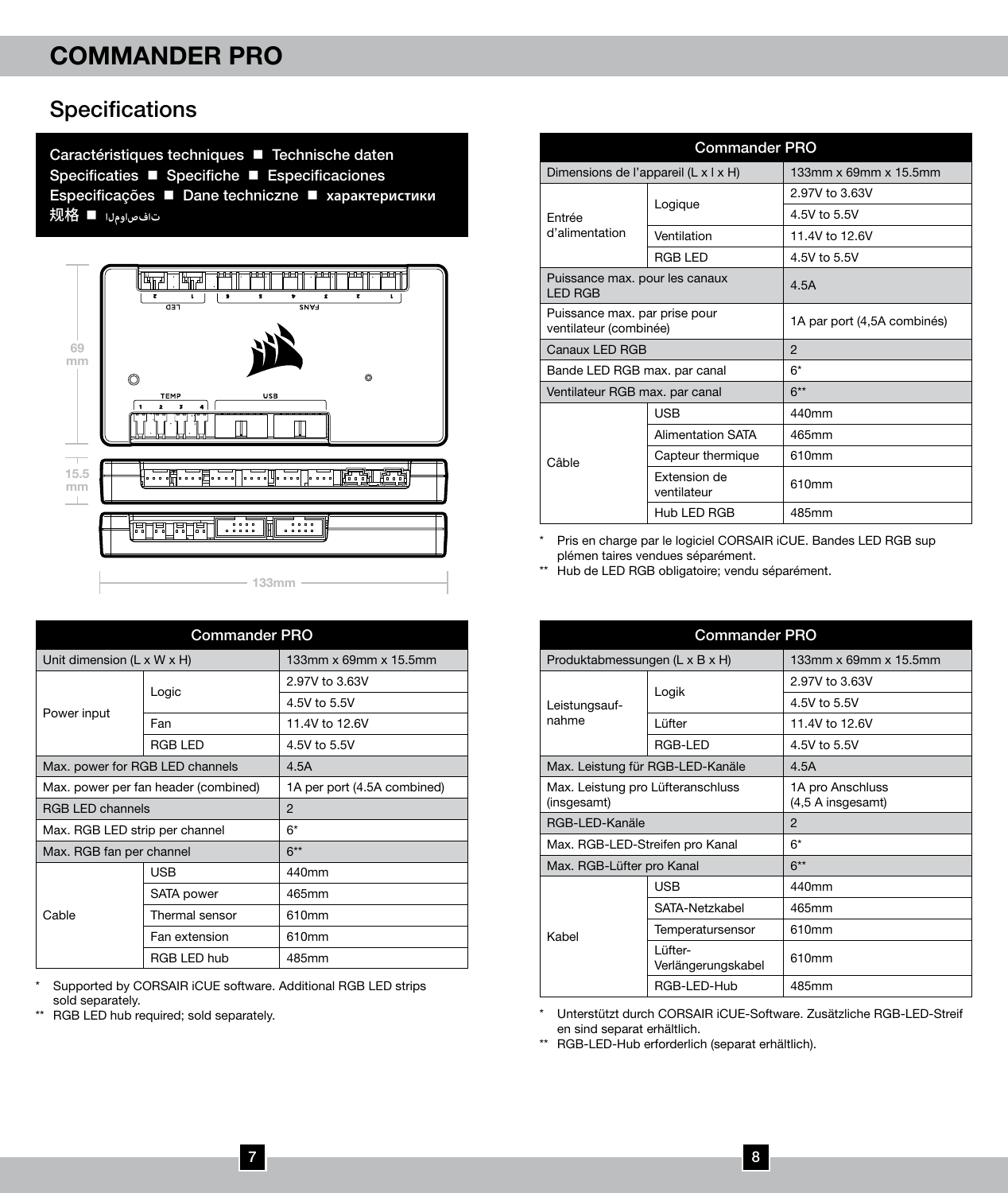### Specifications (Continued)

Caractéristiques techniques **Technische daten** Specificaties **n** Specifiche **n** Especificaciones Especificações n Dane techniczne n **характеристики** 规格 n **تافصاوملا**



| <b>Commander PRO</b>                           |                   |                                       |
|------------------------------------------------|-------------------|---------------------------------------|
| Afmetingen (L x B x H)                         |                   | 133mm x 69mm x 15.5mm                 |
|                                                | Logisch           | 2.97V to 3.63V                        |
|                                                |                   | 4.5V to 5.5V                          |
| Ingangsspanning                                | Fan               | 11.4V to 12.6V                        |
|                                                | RGB-led           | 4.5V to 5.5V                          |
| Max. vermogen RGB-ledkanalen                   |                   | 4.5A                                  |
| Max. vermogen per fan-header<br>(gecombineerd) |                   | 1 A per poort (4,5 A<br>gecombineerd) |
| RGB-ledkanalen                                 |                   | $\mathfrak{p}$                        |
| Max. RGB-ledstrips per kanaal                  |                   | 6*                                    |
| Max. RGB-fans per kanaal                       |                   | $6**$                                 |
|                                                | <b>USB</b>        | 440mm                                 |
| Kahel                                          | SATA-voeding      | 465mm                                 |
|                                                | Temperatuursensor | 610mm                                 |
|                                                | Verlenging fan    | 610mm                                 |
|                                                | RGB-led hub       | 485mm                                 |

\* Ondersteund door CORSAIR iCUE-software. Extra RGB-ledstrips afzonderlijk verkrijgbaar.

\*\* RGB-led hub vereist; afzonderlijk verkrijgbaar.

| <b>Commander PRO</b>                                  |                                        |                            |
|-------------------------------------------------------|----------------------------------------|----------------------------|
| Dimensione dell'unità (L x W x H)                     |                                        | 133mm x 69mm x 15.5mm      |
|                                                       | Logic                                  | 2.97V to 3.63V             |
|                                                       |                                        | 4.5V to 5.5V               |
| Power input                                           | Ventola                                | 11.4V to 12.6V             |
|                                                       | <b>LED RGB</b>                         | 4.5V to 5.5V               |
|                                                       | Potenza massima per i canali LED RGB   | 4.5A                       |
| Potenza massima per connettori ventole<br>(combinata) |                                        | 1A per porta (4.5A totali) |
| Canali LED RGB                                        |                                        | $\mathfrak{p}$             |
| Potenza massima striscia LED RGB<br>per canale        |                                        | 6*                         |
|                                                       | Potenza massima ventola RGB per canale | $6**$                      |
|                                                       | <b>USB</b>                             | 440mm                      |
|                                                       | Connettore SATA                        | 465mm                      |
| Cavo                                                  | Sensore termico                        | 610mm                      |
|                                                       | Cavo estensione<br>ventola             | 610mm                      |
|                                                       | Hub LED RGB                            | 485mm                      |

\* Compatibile con il software CORSAIR iCUE. Strisce LED RGB vendute separatamente

\*\* Richiesto un hub LED RGB venduto separatamente

| <b>Commander PRO</b>                                   |                                      |                                    |
|--------------------------------------------------------|--------------------------------------|------------------------------------|
|                                                        | Dimensión de la unidad (L x An x AL) | 133mm x 69mm x 15.5mm              |
|                                                        |                                      | 2.97V to 3.63V                     |
| Potencia de                                            | Lógica                               | 4.5V to 5.5V                       |
| entrada                                                | Ventilador                           | 11.4V to 12.6V                     |
|                                                        | <b>LED RGB</b>                       | 4.5V to 5.5V                       |
|                                                        | Potencia máx. para canales LED RGB   | 4.5A                               |
| Potencia máx. por cabezal de<br>ventilador (combinado) |                                      | 1A por puerto<br>(4,5A combinados) |
| Canales LED RGB                                        |                                      | $\mathfrak{p}$                     |
| Máx. de LED RGB por canal                              |                                      | $6*$                               |
| Máx. de ventiladores RGB por canal                     |                                      | $6**$                              |
|                                                        | <b>USB</b>                           | 440mm                              |
|                                                        | Alimentación SATA                    | 465mm                              |
| Cable                                                  | Sensor térmico                       | 610mm                              |
|                                                        | Prolongador para el ventilador       | 610mm                              |
|                                                        | Concentrador LED RGB                 | 485mm                              |

\* Compatibles con el software CORSAIR iCUE. Las tiras LED RGB adicio nales se venden por separado.

\*\* Se requiere un concentrador LED RGB; se vende por separado.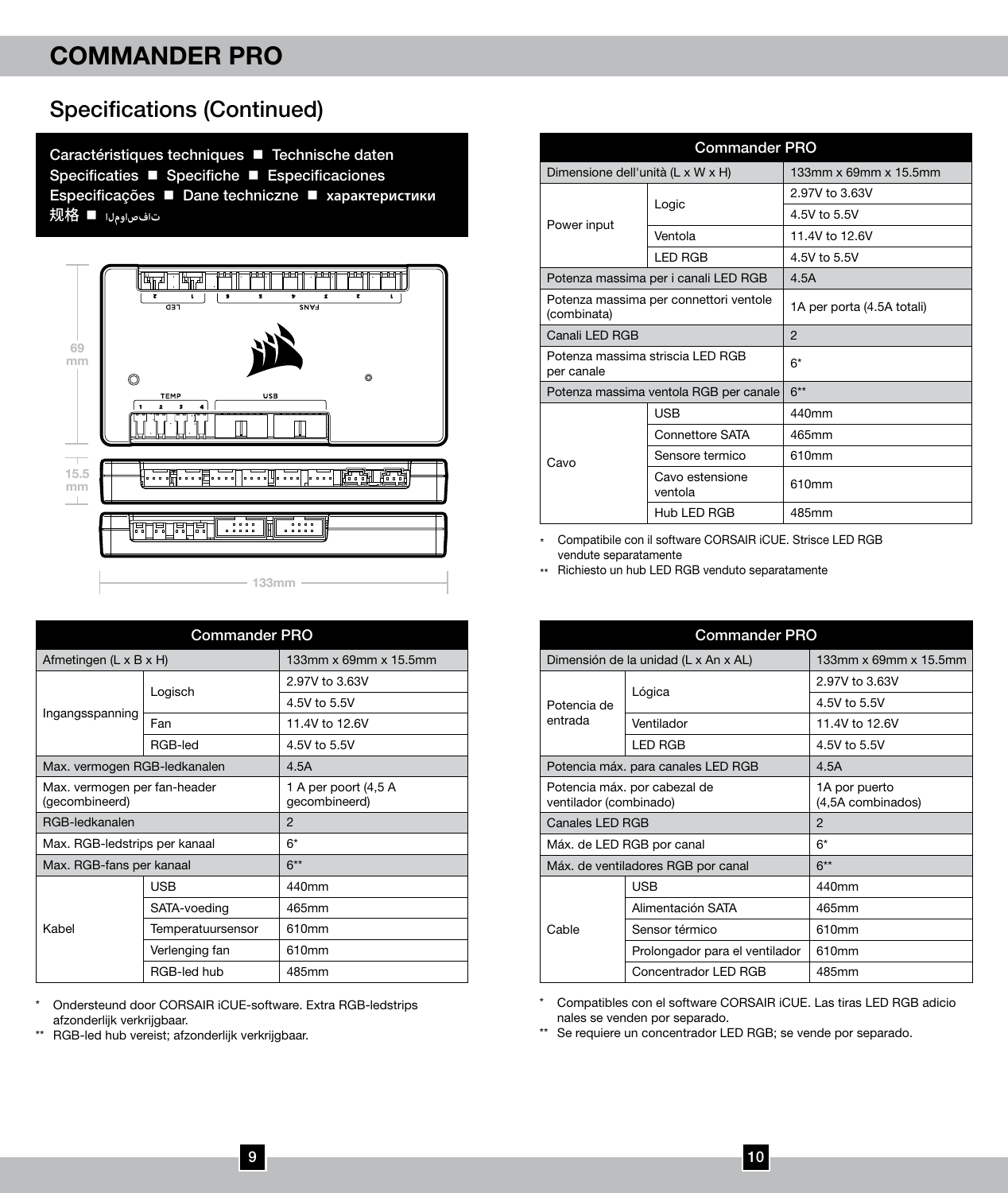### Specifications (Continued)

Caractéristiques techniques **Technische daten** Specificaties **n** Specifiche **n** Especificaciones Especificações n Dane techniczne n **характеристики** 规格 n **تافصاوملا**



| <b>Commander PRO</b>                                     |                        |                                |
|----------------------------------------------------------|------------------------|--------------------------------|
| Dimensão da unidade (C x L x A)                          |                        | 133mm x 69mm x 15.5mm          |
|                                                          | Lógica                 | 2.97V to 3.63V                 |
| Entrada de                                               |                        | 4.5V to 5.5V                   |
| energia                                                  | Ventoinha              | 11.4V to 12.6V                 |
|                                                          | <b>LED RGB</b>         | 4.5V to 5.5V                   |
| Máxima energia para os canais de<br><b>LEDs RGB</b>      |                        | 4.5A                           |
| Máxima energia por conector de<br>ventoinha (combinados) |                        | 1A por porta (4.5A combinadas) |
| Canais de LEDs RGB                                       |                        | $\mathfrak{p}$                 |
| Máx. de fitas de LEDs RGB por canal                      |                        | $6*$                           |
| Máx. de ventoinhas RGB por canal                         |                        | $6**$                          |
| Cabo                                                     | <b>USB</b>             | 440mm                          |
|                                                          | Alimentação SATA       | 465mm                          |
|                                                          | Sensor de temperatura  | 610mm                          |
|                                                          | Extensão da ventoinhal | 610mm                          |
|                                                          | Hub de LEDS RGB        | 485mm                          |

\* Controlado pelo software CORSAIR iCUE. Fitas de LEDs RGB adicionais vendidas separadamente.

\*\* Hub de LEDs RGB necessário; vendido separadamente.

| <b>Commander PRO</b>                                 |                                      |                             |
|------------------------------------------------------|--------------------------------------|-----------------------------|
| Wymiary (dł. x szer. x wys.)                         |                                      | 133mm x 69mm x 15.5mm       |
|                                                      | Logika                               | 2.97V to 3.63V              |
| <b>Zasilanie</b>                                     |                                      | 4.5V to 5.5V                |
|                                                      | Wentylator                           | 11.4V to 12.6V              |
|                                                      | <b>RGB LED</b>                       | 4.5V to 5.5V                |
|                                                      | Maksymalne zasilanie kanałów LED RGB | 4.5A                        |
| Maksymalne zasilanie złącza wentylatora<br>(łącznie) |                                      | 1 A na port (łacznie 4,5 A) |
| Kanały LED RGB                                       |                                      | $\overline{c}$              |
| Maksymalna liczba taśm LED RGB na<br>kanał           |                                      | $6*$                        |
| Maksymalna liczba wentylatorów RGB<br>na kanał       |                                      | $6***$                      |
|                                                      | <b>LISB</b>                          | 440mm                       |
|                                                      | Zasilanie SATA                       | 465mm                       |
| Przewód                                              | Czujnik termiczny                    | 610mm                       |
|                                                      | Przedłużacz<br>wentylatora           | 610mm                       |
|                                                      | Hub RGB LED                          | 485mm                       |

Działa z oprogramowaniem CORSAIR iCUE. Dodatkowe taśmy LED RGB do nabycia osobno.

\*\* Wymagany hub RGB LED, do nabycia osobno.

| <b>Commander PRO</b>                                             |                                     |                                |
|------------------------------------------------------------------|-------------------------------------|--------------------------------|
|                                                                  | Размеры устройства (Д х Ш х В)      | 133mm x 69mm x 15.5mm          |
|                                                                  | Логическая схема                    | 2.97V to 3.63V                 |
| Мошность на                                                      |                                     | 4.5V to 5.5V                   |
| входе                                                            | Вентилятор                          | 11.4V to 12.6V                 |
|                                                                  | Светодиодная подсветка RGB          | 4.5V to 5.5V                   |
| светодиодной подсветки RGB                                       | Максимальная мощность для каналов   | 4.5A                           |
| Максимальная мощность на разъем<br>вентилятора (комбинированная) |                                     | 1А на порт<br>(комбин. - 4,5A) |
| Светодиодные каналы RGB                                          |                                     | $\overline{c}$                 |
| Макс, количество Количество<br>светодиодных полос RGB на канал   |                                     | 6*                             |
| Макс, количество Количество<br>вентиляторов RGB на канал         |                                     | $6**$                          |
|                                                                  | <b>USB</b>                          | 440mm                          |
|                                                                  | Питание SATA                        | 465mm                          |
| Кабель                                                           | Датчик температуры                  | 610mm                          |
|                                                                  | Удлинительный<br>кабель вентилятора | 610mm                          |
|                                                                  | Светодиодного<br>концентратора RGB  | 485mm                          |

Поддержка программного обеспечения CORSAIR iCUE Дополнительные светодиодные ленты RGB приобретаются отдельно.

\*\* Необходим концентратор для светодиодной RGB-подсветки; приобретается отдельно.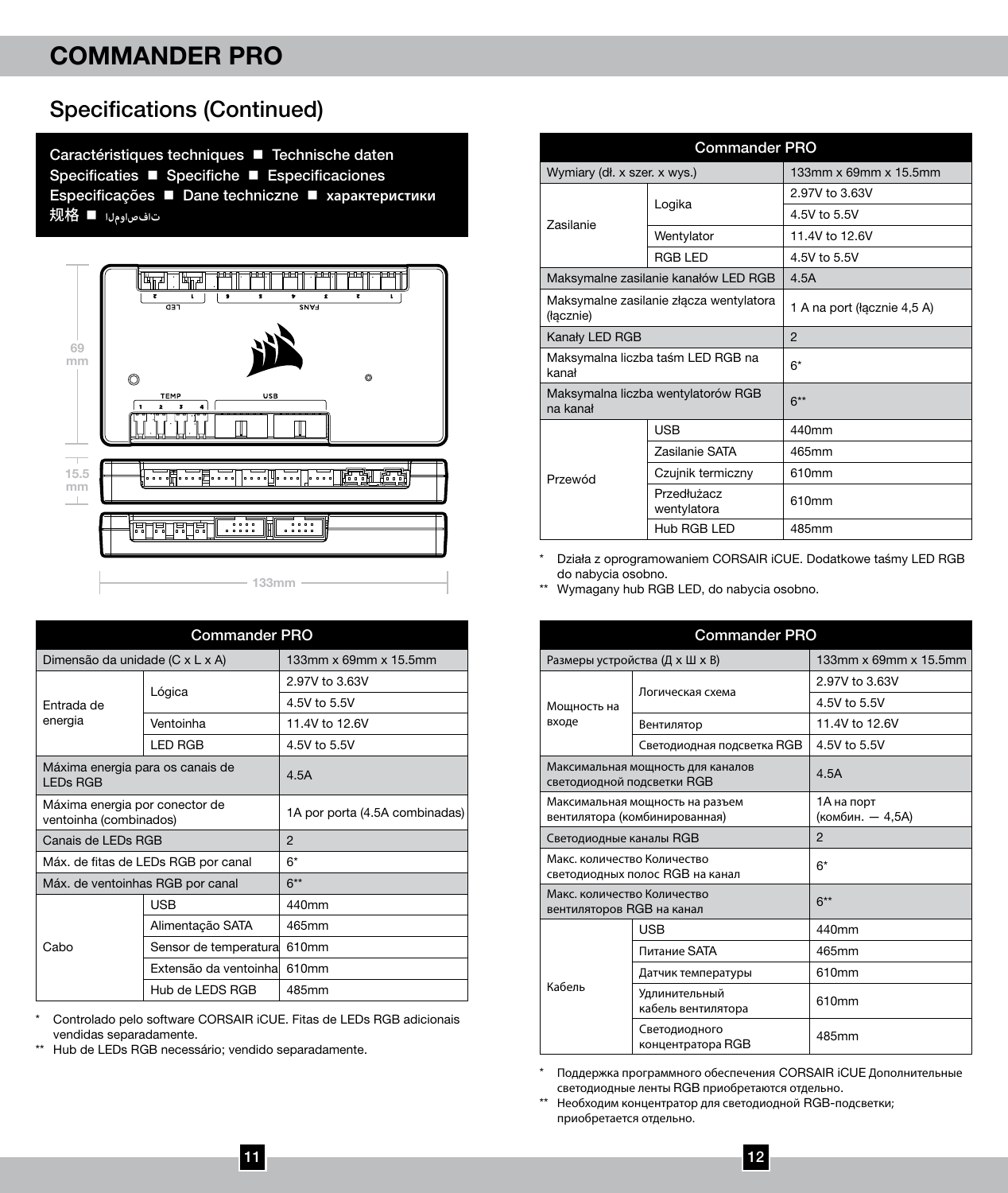Specifications (Continued)

| <b>Commander PRO</b>                                               |                                                              |                                  |
|--------------------------------------------------------------------|--------------------------------------------------------------|----------------------------------|
|                                                                    | أبعاد الوحدة (الطول × العرض × الارتفاع)                      | 133mm x 69mm x 15.5mm            |
|                                                                    |                                                              | 2.97V to 3.63V                   |
|                                                                    | منطقى                                                        | 4.5V to 5.5V                     |
| دخل الطاقة                                                         | المروحة                                                      | 11.4V to 12.6V                   |
|                                                                    | للألوان الأحمر LED مصباح<br>والأخض والأزرق                   | 4.5V to 5.5V                     |
|                                                                    | للألوان الأحمر والأخض LED الحد الأقصى لطاقة قنوات<br>والأزرق | 4.5A                             |
|                                                                    | الحد الأقصى للطاقة لكل رأس مروحة (مجمعة)                     | أمبر لكل منفذ (4.5 أمبر مجمعة) 1 |
| للألوان الأحمر والأخض والأزرق LED قنوات                            |                                                              | $\overline{2}$                   |
| للألوان الأحمر والأخضر والأزرق LED الحد الأقصى لأشرطة<br>فى القناة |                                                              | 6*                               |
|                                                                    | في القناة RGB الحد الأقصى لمراوح                             | $6**$                            |
|                                                                    | <b>USB</b>                                                   | 440mm                            |
|                                                                    | aalb SATA                                                    | 465mm                            |
| الكابل                                                             | المستشعر الحرارى                                             | 610mm                            |
|                                                                    | إطالة المراوح                                                | 610mm                            |
|                                                                    | للألوان الأحمر LED موزع<br>والأخض والأزرق                    | 485mm                            |

الألوان الأحمر والأخضر والأزرق الإضافية LED تباع شرائط .CORSAIR iCUE مدعوم بواسطة برنامج\* .بصورة منفصلة

.لأللوان األحمر واألخرض واألزرق الذي يباع بصورة منفصلة LED يلزم موزع\*\*

| Caractéristiques techniques ■ Technische daten<br>Specificaties ■ Specifiche ■ Especificaciones<br>Especificações ■ Dane techniczne ■ характеристики<br>تاف صاومل ا ■ 规格 |
|--------------------------------------------------------------------------------------------------------------------------------------------------------------------------|
|                                                                                                                                                                          |



| <b>Commander PRO</b> |             |                        |
|----------------------|-------------|------------------------|
| 设备尺寸 (长 x 宽 x 高)     |             | 133mm x 69mm x 15.5mm  |
|                      | 逻辑电压        | 2.97V to 3.63V         |
| 电源输入                 |             | 4.5V to 5.5V           |
|                      | 风扇电压        | 11.4V to 12.6V         |
|                      | RGB LED 电压  | 4.5V to 5.5V           |
| RGB LED 通道的功率上限      |             | 4.5A                   |
| 每个风扇接头的功率上限 (组合)     |             | 每个端口 1A<br>(组合后为 4.5A) |
| RGB LED 通道           |             | $\mathfrak{p}$         |
| 每通道的 RGB LED 灯条上限    |             | $6*$                   |
| 每通道的 RGB 风扇上限        |             | $6**$                  |
|                      | <b>USB</b>  | 440mm                  |
| 申继                   | SATA 电源     | 465mm                  |
|                      | 热传感器        | 610mm                  |
|                      | 风扇延长线       | 610mm                  |
|                      | RGB LED 集线器 | 485mm                  |

\* 由 CORSAIR iCUE 软件提供支持。额外的 RGB LED 灯条单独销售。

\*\* 需要 RGB LED 集线器 (单独销售)。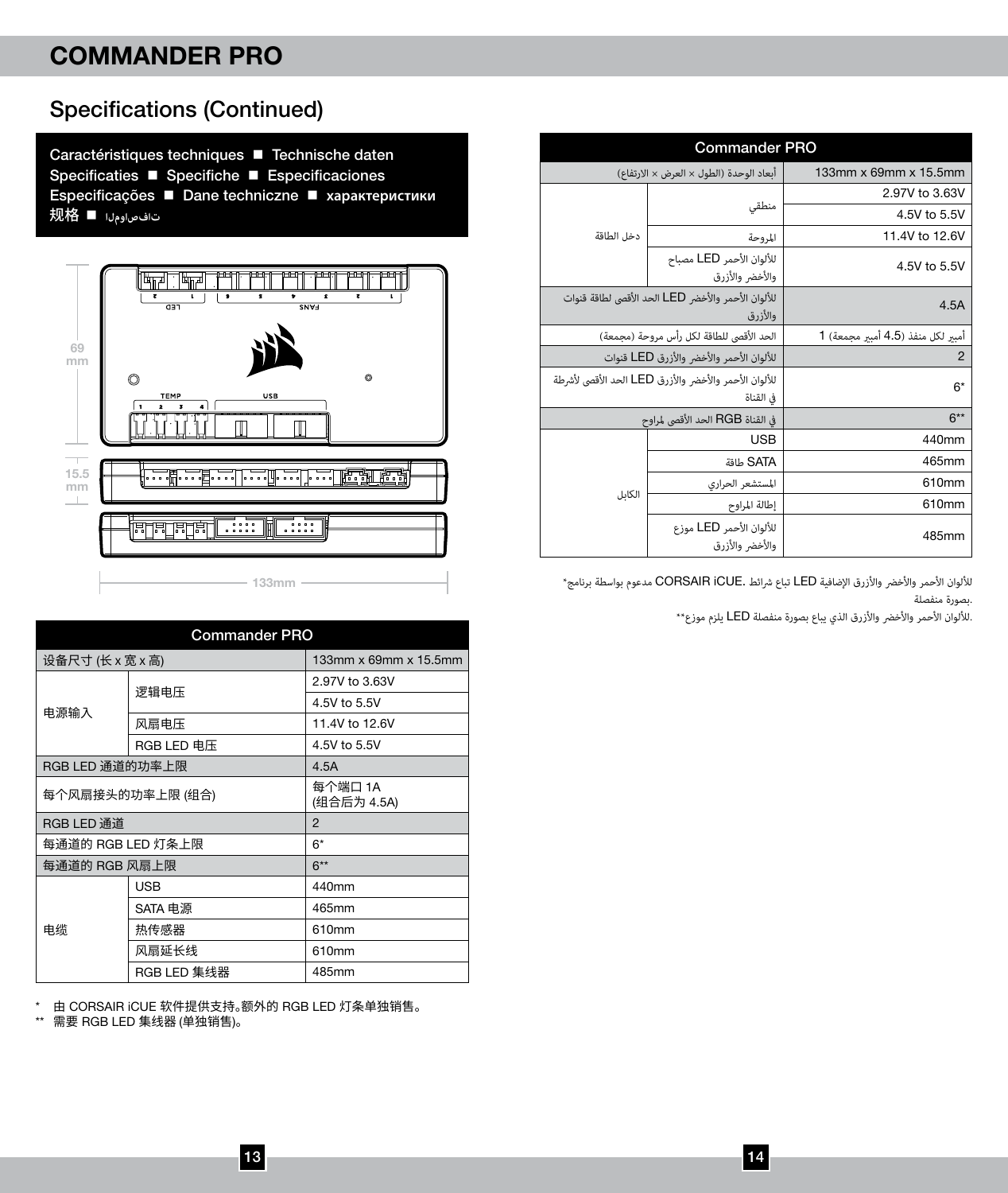### Installation

Installation  $\blacksquare$  Installation  $\blacksquare$  Installazione Installazione Instalación n Instalação n Montaż n **Установка** 安装 <sup>n</sup> **بيكرتلا**

#### 1. Turn your system off for the installation of your Commander PRO.

Mettez votre système hors tension pendant l'installation de votre Commander PRO.

Schalten Sie Ihr System für die Installation des Commander PRO aus.

Schakel je systeem uit voordat je de Commander PRO gaat installeren.

Spegnere il computer prima di procedere all'installazione del Commander PRO.

Apague el sistema para instalar Commander PRO.

Desligue seu sistema para a instalação do Commander PRO.

W celu zamontowania kontrolera Commander PRO wyłącz zestaw komputerowy.

Для установки блока управления Commander PRO отключите систему.

安装 Commander PRO 前先关闭您的系统。

.Commander PRO أغلق النظام لديك ريثما يتم تركيب

#### 2. Locate an area to mount your Commander PRO. Adhere it onto the desired location with the double-sided tape.

Trouvez un emplacement où installer votre Commander PRO. Fixez-le à l'endroit désiré à l'aide de l'adhésif double face.

Suchen Sie einen geeigneten Ort für die Montage des Commander PRO. Befestigen Sie ihn mithilfe des doppelseitigen Klebebands an der gewünschten Position.

Bepaal op welke locatie je de Commander PRO wilt plaatsen. Bevestig de Commander PRO op de gewenste locatie met de dubbelzijdige montagetape.

Individuare un'area adatta per il posizionamento del Commander PRO e fissarlo con l'apposito adesivo in dotazione.

Localice una zona en la que montar Commander PRO. Colóquelo en la zona que desee con la cinta de doble cara.

Procure um local para montar seu Commander PRO. Cole-o no local desejado com a fita dupla face.

Znajdź miejsce do zamontowania kontrolera Commander PRO. Przymocuj kontroler w wybranym miejscu, używając taśmy dwustronnie klejącej.

Определите место для установки блока управления Commander PRO. Прикрепите его с помощью.

找出安装 Commander PRO 的区域。使用双面胶带, 将它附贴在想要的位置。

ركّبه يف املكان املطلوب باستخدام الرشيط .PRO Commander حدد مكان تركيب .ذي الوجهني

#### 3. Connect any 3-pin or 4-pin fans you wish to control into the 4-pin headers labeled "Fans 1-6". The included fan extension cables can be used if necessary.

Connectez les ventilateurs à 3 ou 4 broches que vous souhaitez contrôler aux cavaliers à 4 broches intitulés «Fans 1-6». Les câbles d'extension pour ventilateurs fournis peuvent être utilisés, si besoin est.

Verbinden Sie alle drei-oder vierpoligen Lüfter, die Sie steuern möchten, mit den vierpoligen Anschlüssen mit der Aufschrift "Lüfter 1–6". Falls erforderlich, können dazu auch die enthaltenen Lüfter-Verlängerungskabel verwendet werden.

Sluit alle 3-pins of 4-pins fans die je wilt besturen aan op de 4-pins headers met het label "Fans 1-6". Zo nodig kun je de meegeleverde verlengkabels gebruiken.

Collegare qualsiasi connettore 3-pin o 4-pin ai connettori nominati "Fans 1-6". È possibile utilizzare allo scopo i cavi di estensione ventole inclusi nella confezione.

Conecte los ventiladores de 3 o 4 clavijas que desee controlar a los cabezales de 4 clavijas llamados "Fans 1-6". Si fuera necesario, se pueden utilizar los prolongadores para el ventilador que se incluyen.

Conecte as ventoinhas de 3 ou 4 pinos que deseja controlar aos conectores de 4 pinos de nome "Fans 1 a 6". Se necessário, use os cabos de extensão de ventoinha incluídos na embalagem.

Podłącz dowolne wentylatory 3- lub 4-pinowe, którymi chcesz sterować, do 4-pinowych złączy oznaczonych "Fans 1-6". W razie potrzeby można użyć dodanych w komplecie przedłużaczy wentylatora.

Подключите вентиляторы с 3-контактным или с 4-контактным разъемом к 4-контактным разъемам с маркировкой Fans 1-6 (вентиляторы 1–6). При необходимости можно использовать входящие в комплект удлинительные кабели для вентиляторов.

将您想要控制的任何 3 针或 4 针风扇,接入标示 "风扇 1-6" 的 4 针标头。必要时使用内附的风扇延长线。

وصل أيًّا من المراوح ذات الـ 3 سنون أو 4 سنون التي ترغب في التحكم بها بالرؤوس ذات<br>. الـ 4 سنون المسماة بـ "المراوح 6-1". مكن استخدام كابلات التمديد المرفقة مع المروحة<br>.إذا لزم الأمر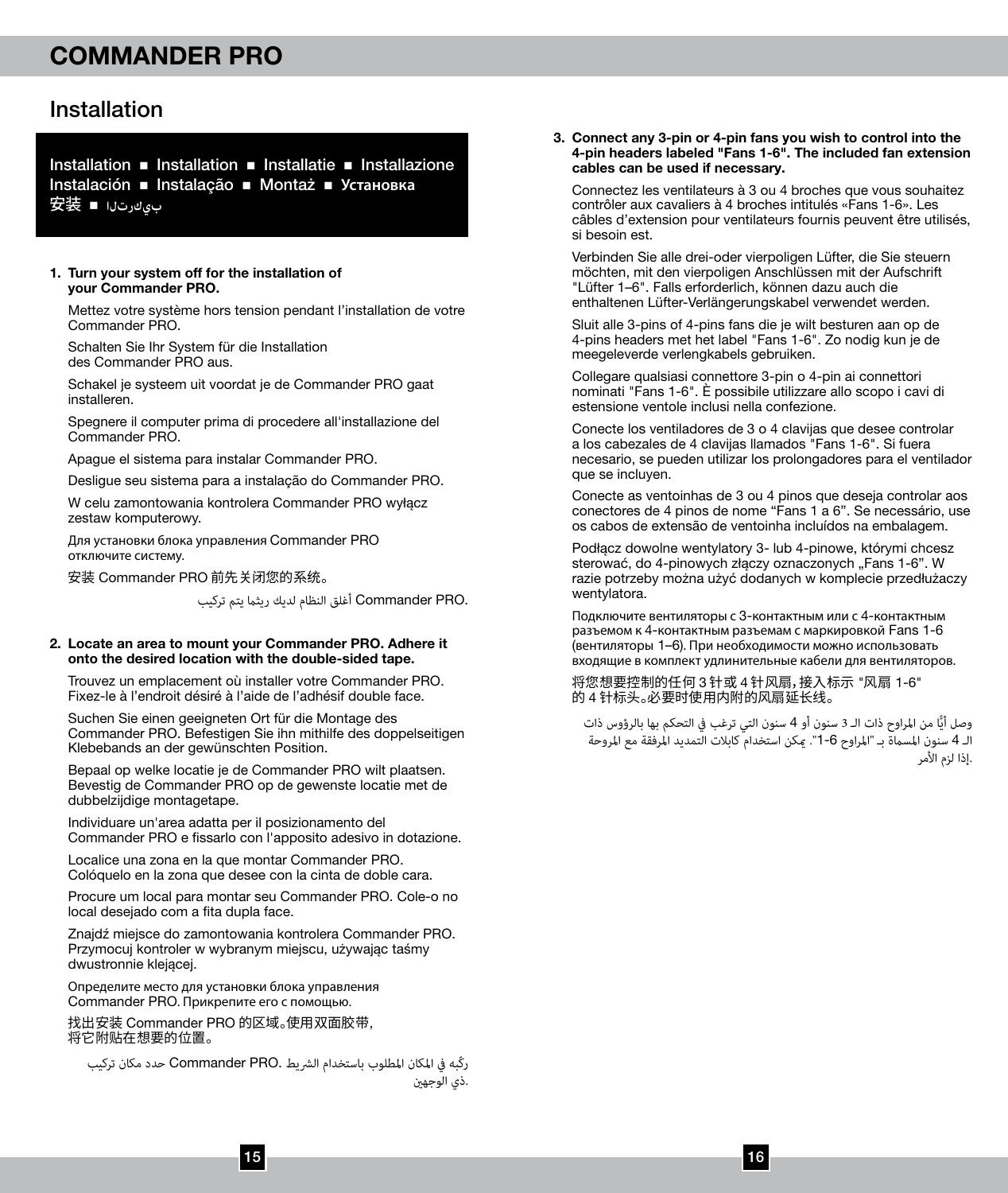#### 4. Connect the thermal sensors to the 2-pin headers labeled "Temp 1-4".

Connectez les capteurs thermiques aux cavaliers à 2 broches intitulés «Temp 1-4».

Verbinden Sie die Temperatursensoren mit den zweipoligen Anschlüssen mit der Aufschrift "Temp 1–4".

Sluit de temperatuursensoren aan op de 2-pins headers met het label "Temp 1-4".

Connettere i sensori termici ai connettori 2-pin denominati "Temp 1-4".

Conecte los sensores térmicos a los cabezales de 2 clavijas con el nombre "Temp 1-4".

Conecte os sensores de temperatura aos conectores de 2 pinos de nome "Temp 1 a 4".

Podłącz czujniki termiczne do 2-pinowych złączy oznaczonych "Temp 1-4".

Подключите датчики температуры к 2-контактным разъемам с маркировкой Temp 1-4 (датчики температуры 1–4).

将热传感器连接到标示 "Temp 1–4" 的 2 针标头。

."صل املستشعرات الحرارية بالرؤوس ذات السنني املسامة "درجة الحرارة 1-4

*TIP: The thermal sensors are designed to measure ambient temperatures, so for the most accurate results, they should not directly touch components. You may find it useful to mount the thermal sensors near air intake and exhaust points, and if your PC case has multiple compartments, you can try placing each of the sensors in its own compartment. Since the thermal sensors can easily be repositioned, you can try various locations and use what works best for you.*

*CONSEIL: Les capteurs thermiques sont conçus pour mesurer la température*  ambiante. Pour des résultats optimaux, ils ne devraient donc pas toucher *directement les composants. Il peut être utile de monter les capteurs thermiques à proximité d'une entrée ou d'une sortie d'air, et si votre boîtier d'ordinateur dispose de plusieurs compartiments, vous pouvez essayer de placer les capteurs dans leur propre compartiment. Étant donné que les capteurs thermiques sont facilement repositionnables, vous pouvez essayer de trouver l'emplacement qui convient le mieux.*

*TIPP: Die Temperatursensoren dienen zur Messung der* 

*Umgebungstemperatur und sollten die Komponenten nicht direkt berühren, sondern in der Nähe von Lufteingängen und -auslässen angebracht werden. Wenn das PC-Gehäuse über mehrere Abteilungen verfügt, können Sie in jeder einzelnen Abteilung einen Sensor installieren. Da die Temperatursensoren leicht versetzt werden können, ist es möglich, verschiedene Positionen auszuprobieren und so die beste Lösung zu finden.*

*TIP: Omdat de temperatuursensoren zijn ontworpen voor het meten van de omgevingstemperatuur, zijn nauwkeurige meetresultaten alleen mogelijk als er geen direct contact is met andere componenten. Wellicht is het handig om de temperatuursensoren te monteren bij de luchtinlaat- en luchtuitlaatpunten. Als de pc-behuizing meerdere compartimenten bevat, kun je proberen elk van de sensoren in een eigen compartiment onder te brengen. Omdat de temperatuursensoren eenvoudig kunnen worden verplaatst, kun je verschillende locaties uitproberen om te bepalen welke voor jou het beste werken.*

*CONSIGLIO: I sensori termici sono progettati per misurare la temperatura ambientale; di conseguenza, per risultati più accurati, è bene che non siano posti a diretto contatto con i componenti. Suggeriamo di posizionare i sensori in prossimità dei flussi d'aria in immissione ed estrazione dal case. Qualora il tuo case avesse più scompartimenti, suggeriamo di posizionare un sensore per ogni zona. Considerando la facilità con la quale è possibile riposizionare i sensori, è possibile fare numerose prove, così da trovare la soluzione che meglio si concilia con le proprie necessità.*

*CONSEJO: Los sensores térmicos están diseñados para medir la temperatura ambiente, por tanto, para obtener unos resultados más precisos, no deberían tocar directamente los componentes. Puede que le resulte útil montar los* 

*sensores térmicos cerca de los puntos de entrada y salida de aire. Si el chasis del PC tiene varios compartimentos, pruebe a colocar cada uno de los sensores en su propio compartimento. Como los sensores térmicos se pueden volver a colocar con facilidad, pruebe varias ubicaciones y utilice la que le resulte más conveniente.*

*DICA: Os sensores de temperatura são feitos para medir temperaturas do ambiente. Por isso, para obter um resultado mais preciso, eles não devem tocar diretamente os componentes. Pode ser útil montar os sensores de temperatura próximos dos pontos de entrada de ar e exaustão, e, se o gabinete do PC tiver vários compartimentos, você pode tentar colocar cada sensor em seu próprio compartimento. Como os sensores de temperatura podem ser reposicionados facilmente, você pode experimentar vários locais e usar o que funcionar melhor para você.*

WSKAZOWKA: Czujniki termiczne są przeznaczone do mierzenia temperatury<br>otoczenia, dlatego w celu uzyskania precyzyjnych wyników nie powinny<br>bezpośrednio dotykać elementów komputera. Czujniki termiczne warto *zamocować w pobliżu punktów pobierania i wylotu powietrza, a jeżeli obudowa komputera ma większą liczbę komór, można umieścić każdy z czujników w osobnej komorze. Ponieważ czujniki termiczne można łatwo przenieść w inne miejsce, wypróbuj różne umiejscowienia i wybierz najbardziej odpowiednie dla siebie.*

*ПОДСКАЗКА: Температурные датчики предназначены для измерения температуры окружающей среды, поэтому для получения наиболее точных результатов они не должны непосредственно соприкасаться с компонентами. Установка температурных датчиков рядом с воздухозаборниками и вытяжными отверстиями может быть полезной, а если корпус ПК имеет несколько отсеков, рекомендуется расположить каждый из датчиков в своем отсеке. Возможность изменения местоположения температурных датчиков позволяет устанавливать их в оптимальном месте в корпусе ПК.*

提示: 设计热传感器的目的是为测量环境温度,否想要获得最准确的结果,就不<br>能直接碰触组件。您会发现将热传感器安装在进风口和排气点附近很有用,如<br>果您的 PC 机箱有多个隔间,您可以尝试各个不同位置,然后再从中选用<br>最适合的一个。

<mark>تلميح:</mark> تم تصميم المستشعرات الحرارية لقياس درجات الحرارة المحيطة، ومن ثم يجب ألا تلمس<br>المكونات مباشرة من أجل الحصول على نتائج أكثر دقة. قد تجد من المفيد تركيب المستشعرات *الحرارية بالقرب من نقاط دخول الهواء وخروجه وإذا كانت العلبة لديك تشتمل عىل عدة* .<br>تجاويف، مكنك محاولة وضع كل مستشعر في التجويف المخصص له. لأن المستشعرات الحرارية<br>.يسهل إعادة تقلها، فيمكنك تجربة عدة مواقع واستخدام الأنسب لك

5. *OPTIONAL*: Connect the individually addressable RGB LED strips (sold separately) to the 3-pin connectors labeled "LED 1-2". Alternatively, connect your CORSAIR RGB fans to the Commander PRO via the RGB LED hub (sold separately) using the supplied RGB LED hub cables.

*FACULTATIF*: Connectez les bandes LED RGB personnalisables individuellement (vendues séparément) aux connecteurs à 3 broches intitulés « LED 1-2 ». Vous pouvez également connecter vos ventilateurs RGB CORSAIR au Commander PRO par l'intermédiaire du hub LED RGB (vendu séparément) et des câbles du hub LED RGB fournis.

*OPTIONAL*: Verbinden Sie die einzeln ansprechbaren RGB-LED-Streifen (separat erhältlich) mit den dreipoligen Steckern mit der Kennzeichnung "LED 1–2". Alternativ können Sie Ihre CORSAIR RGB-Lüfter auch über das separat erhältliche RGB-LED-Hub und die enthaltenen RGB-LED-Hub-Kabel mit dem Commander PRO verbinden.

*OPTIONEEL*: Sluit de afzonderlijk adresseerbare RGB-ledstrips (afzonderlijk verkrijgbaar) aan op de 3-pins connectoren met het label "LED 1-2". Je kunt ook je CORSAIR RGB-fans aansluiten op de Commander PRO via de RGB-led hub (afzonderlijk verkrijgbaar) met behulp van de meegeleverde RGB-led hubkabels.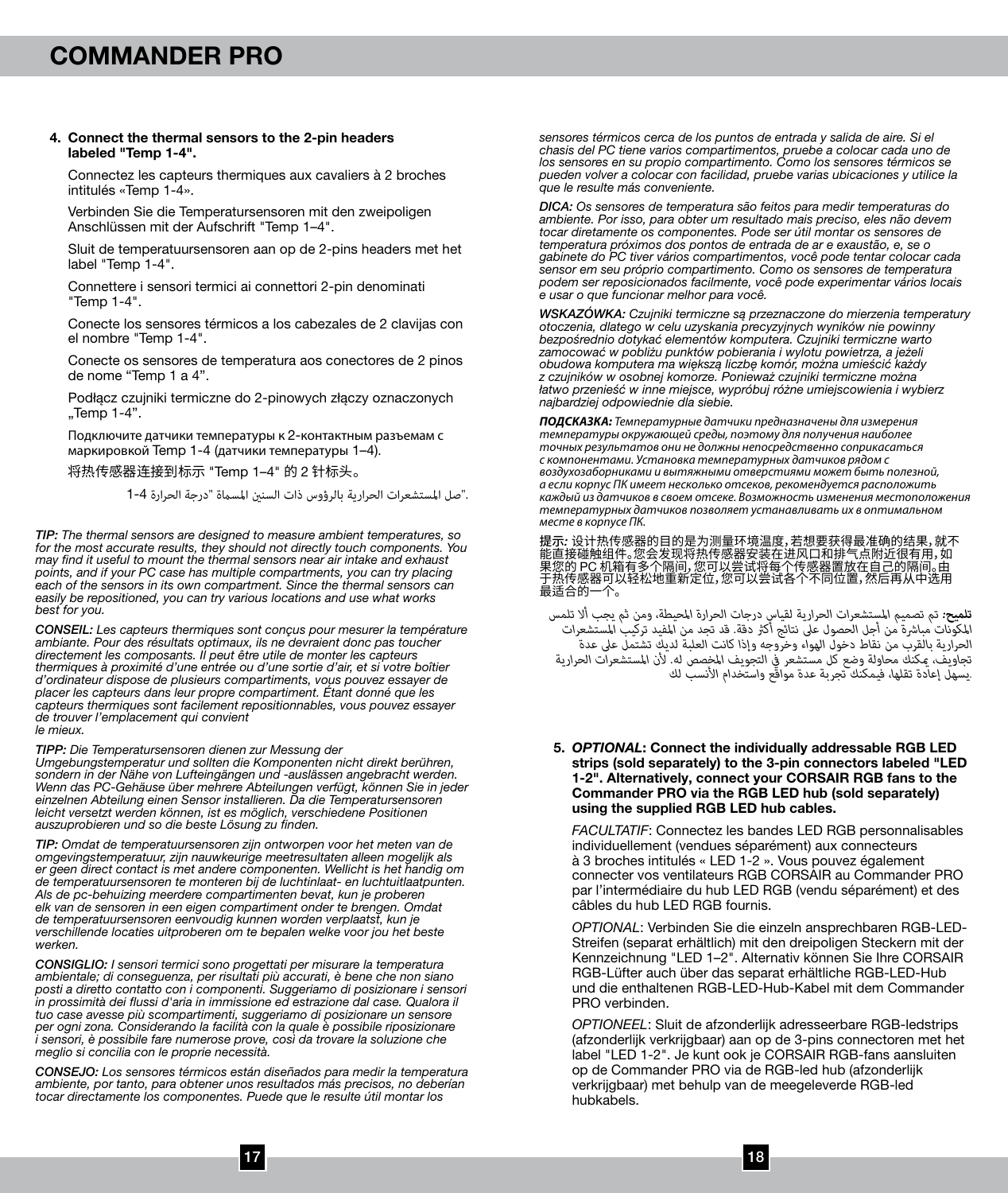*OPZIONALE*: Collegare le singole strisce LED RGB addressable (vendute separatamente) al connettore 3-pin denominato "LED 1-2". In alternativa, connettere le ventole CORSAIR RGB compatibili al Commander PRO attraverso l'hub RGB LED (venduto separatamente) utilizzando i cavi RGB LED forniti in dotazione.

*OPCIONAL*: Conecte las tiras LED RGB direccionables de forma individual (se venden por separado) a los conectores de 3 clavijas con el nombre "LED 1-2". También puede conectar los ventiladores CORSAIR RGB a Commander PRO a través del concentrador LED RGB (se vende por separado) con los cables que se incluyen.

*OPCIONAL*: Conecte as fitas de LEDs RGB com controle individual (vendidas separadamente) aos conectores de 3 pinos de nome "LED 1 a 2". Se preferir, conecte suas ventoinhas RGB CORSAIR ao Commander PRO pelo hub de LEDs RGB (vendido separadamente) usando os cabos que acompanham o hub.

*OPCJONALNIE*: Połącz indywidualnie adresowane taśmy LED RGB (dostępne osobno) do 3-pinowych złączy "LED 1-2" Zamiast tego możesz podłączyć wentylatory CORSAIR RGB do kontrolera Commander PRO za pośrednictwem huba LED RGB (dostępnego osobno) przy użyciu dodanych w komplecie przewodów do huba LED RGB.

*ДОПОЛНИТЕЛЬНО:* Подсоедините светодиодные полосы RGB с возможностью индивидуальной настройки (приобретаются отдельно) к 3-контактным разъемам с маркировкой LED 1-2 (светодиоды 1-2). Также можно подключить вентиляторы CORSAIR RGB к блоку управления Commander PRO через светодиодный концентратор RGB LED (приобретается отдельно) с помощью кабелей светодиодного концентратора RGB.

选配*:* 将独立可寻址的 RGB LED 灯条 (单独销售) 连接到标示 "LED 1-2" 的 3 针接头。或是,通过 RGB LED 集线器 (单独销售) 使 用供应的 RGB LED 集线器电缆,将 CORSAIR RGB 风扇连接到 Commander PRO。

لأللوان األحمر واألخرض واألزرق التي ميكن توجيهها بصورة LED اختياري: *ِ صل أرشطة* رقم LED فردية (تُباع بشكل منفصّل) بالموصلات المكونة من 3 أسنان والمسماة "مؤشر عرب PRO Commander بـ RGB CORSAIR 1-2". أو بدالً من ذلك، صل مراوح للألوان الأحمر والأخضر والأزرق (يُباع بشكل منفصل) باستخدام كابلات موزع LED موزع .لأللوان األحمر واألخرض واألزرق LED



WARNING! AVERTISSEMENT! A CHTUNG! WAARSCHUWING! ATTENZIONE! **¡ADVERTENCIA! ■ AVISO! ■ OSTRZEŻENIE! ПРЕДУПРЕЖДЕНИЕ**! n 警告! n **ريذحت!**

#### Please refrain from mounting the strips on components (HDD, SSD) that are sensitive to magnets.

Ne montez pas les bandes sur des composants (disque dur, disque SSD) sensibles aux aimants.

Befestigen Sie die Streifen nicht an Komponenten, die empfindlich gegenüber Magneten sind (z. B. HDD, SSD).

Monteer de strips niet op componenten (HDD, SSD) die gevoelig zijn voor magneetvelden.

Per favore, evitare di montare le strisce LED RGB in prossimità di componenti sensibili ai magneti, quali HDD o SSD.

Evite montar las tiras en componentes (HHD, SSD) sensibles a los imanes.

Não monte as fitas em componentes (HDD, SSD) sensíveis a ímãs.

Nie mocuj taśm na elementach (takich jak dyski twarde i SSD), które są wrażliwe na działanie magnesów.

Не приклеивайте полосы на компоненты, чувствительные к магнитному излучению (жесткие диски, твердотельные накопители).

请勿将灯条安装在对磁性敏感的组件 (HDD, SSD) 上。

الحساسة (SSD أو HDD) يُرجى الامتناع عن تثبيت الشرائط على المكونات<br>.للمغناطيسات

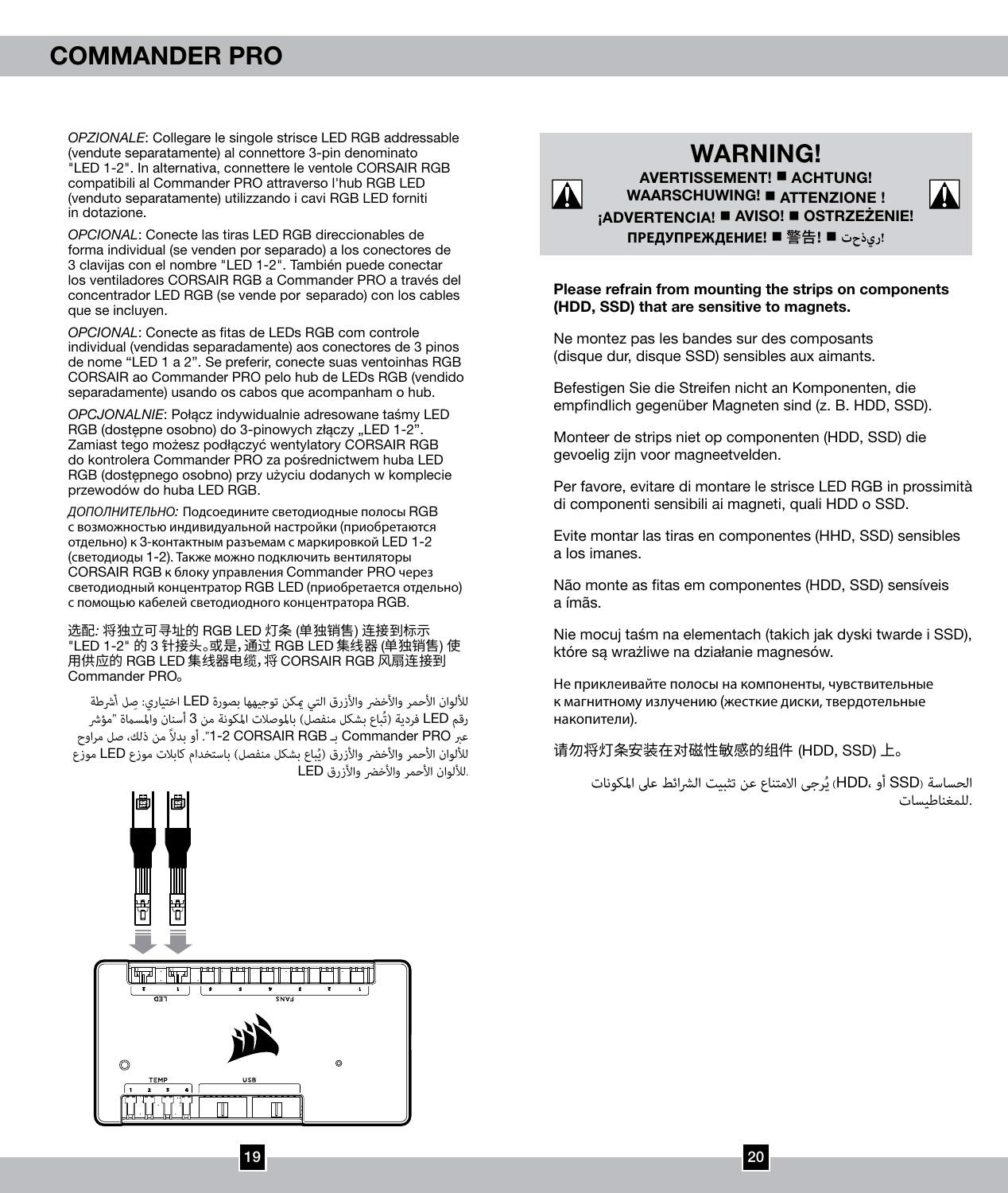#### 6. Connect compatible iCUE component such as the Lighting Node PRO (sold separately) into an available 9-pin USB 2.0 header on the Commander PRO. Ensure that these devices are properly powered (see device manual).

Connectez votre composant compatible avec iCUE tel que le Lighting Node PRO (vendu séparément) à un cavalier à 9 broches USB 2.0 disponible du Commander PRO. Assurez-vous que ces appareils sont correctement alimentés (reportez-vous aux manuels des appareils).

Verbinden Sie Ihre kompatible iCUE-Komponente, z. B. den Lighting Node PRO (separat erhältlich), mit einem freien neunpoligen USB-2.0-Anschluss am Commander PRO. Stellen Sie sicher, dass die Geräte ordnungsgemäß mit Strom versorgt werden (siehe Gerätehandbuch).

Sluit compatibele iCUE-componenten zoals de Lighting Node PRO (afzonderlijk verkrijgbaar) aan op een beschikbare 9-pins USB 2.0-header op de Commander PRO. Controleer of de voeding van deze apparaten correct is (zie de handleiding van het apparaat).

Connettere i dispositivi iCUE compatibili, come ad esempio il Lighting Node PRO (venduto separatamente), ad un connettore 9-pin USB 2.0 posto sul Commander PRO. Assicurarsi inoltre che questi dispositivi siano adeguatamente alimentati.

Conecte el componente iCUE compatible, como Lighting Node PRO (se vende por separado), a un cabezal USB 2.0 de 9 clavijas que esté disponible en Commander PRO. Asegúrese de que todos los dispositivos cuentan con la alimentación necesaria (consulte el manual del dispositivo).

Conecte um componente compatível com o iCUE, como um Lighting Node PRO (vendido separadamente) a um conector USB 2.0 de 9 pinos disponível no Commander PRO. Verifique se esses dispositivos estão recebendo a alimentação necessária (consulte os manuais dos dispositivos).

Podłącz element kompatybilny z iCUE, taki jak Lighting Node PRO (do nabycia osobno), do dostępnego 9-pinowego złącza USB 2.0 na kontrolerze Commander PRO. Urządzenia te muszą być prawidłowo zasilane (sprawdź w instrukcji obsługi urządzenia).

Подключите совместимый с ПО iCUE компонент, например блок управления Lighting Node PRO (приобретается отдельно), к 9-контактному разъему USB 2.0 на блоке управления Commander PRO. Убедитесь в том, что эти устройства правильно подключены к сети питания (см. руководство по эксплуатации к устройству).

将兼容的 iCUE 组件 (如 Lighting Node PRO,单独销售) 连接到 Commander PRO 上可用的 9 针 USB 2.0 标头。确保设备正常 供电 (请参见设备手册)。

يُباع بشكل منفصل) برأس) Lighting Node PRO المتوافق مثل iCUE صل مكون<br>. تأكد من تشغيل هذه الأجهزة .Commander PRO ذي 9 أسنان في USB 2.0 (بصورة صحيحة )راجع دليل الجهاز

#### 7. Plug the USB cable from the Commander PRO into an available internal USB 2.0 header on your PC's motherboard (refer to your motherboard manual for location).

Branchez le câble USB du Commander PRO sur un cavalier interne USB 2.0 disponible de la carte mère de votre ordinateur (reportez-vous au manuel de la carte mère pour connaître son emplacement).

Verbinden Sie das USB-Kabel des Commander PRO mit einem freien USB-2.0-Anschluss am Mainboard Ihres PCs (die Position des Anschlusses entnehmen Sie dem Mainboard-Handbuch).

Sluit de USB-kabel van de Commander PRO aan op een beschikbare interne USB 2.0-header op het moederbord van de pc (raadpleeg de handleiding van het moederbord voor de locatie).

Collega il cavo USB del Commander PRO con un connettore USB 2.0 posto sulla scheda madre (fare riferimento al manuale della scheda per l'individuazione).

Conecte el cable USB de Commander PRO a cualquier cabezal USB 2.0 interno disponible en la placa base del PC. (Consulte el manual de la placa base para conocer su ubicación).

Conecte o cabo USB do Commander PRO a um conector USB 2.0 interno disponível na placa-mãe do PC (consulte o manual da placa-mãe para localizá-lo).

Podłącz przewód USB ze sterownika Commander PRO do dostępnego wewnętrznego gniazda USB 2.0 na płycie głównej komputera (znajdź jego położenie w instrukcji obsługi płyty głównej).

Подключите кабель USB от блока управления Commander PRO к внутреннему разъему USB 2.0 на материнской плате ПК (местоположение разъема см. в руководстве к материнской плате).

将 USB 电缆从 Commander PRO 插入 PC 主板 (相关位置请参照 主板手册) 上可用的内部 USB 2.0 标头。

داخيل متوفر يف اللوحة 2.0 USB برأس PRO Commander من USB ِصل كابل .(الرئيسية بجهاز الكمبيوتر لديك )راجع دليل اللوحة الرئيسية ملعرفة املكان

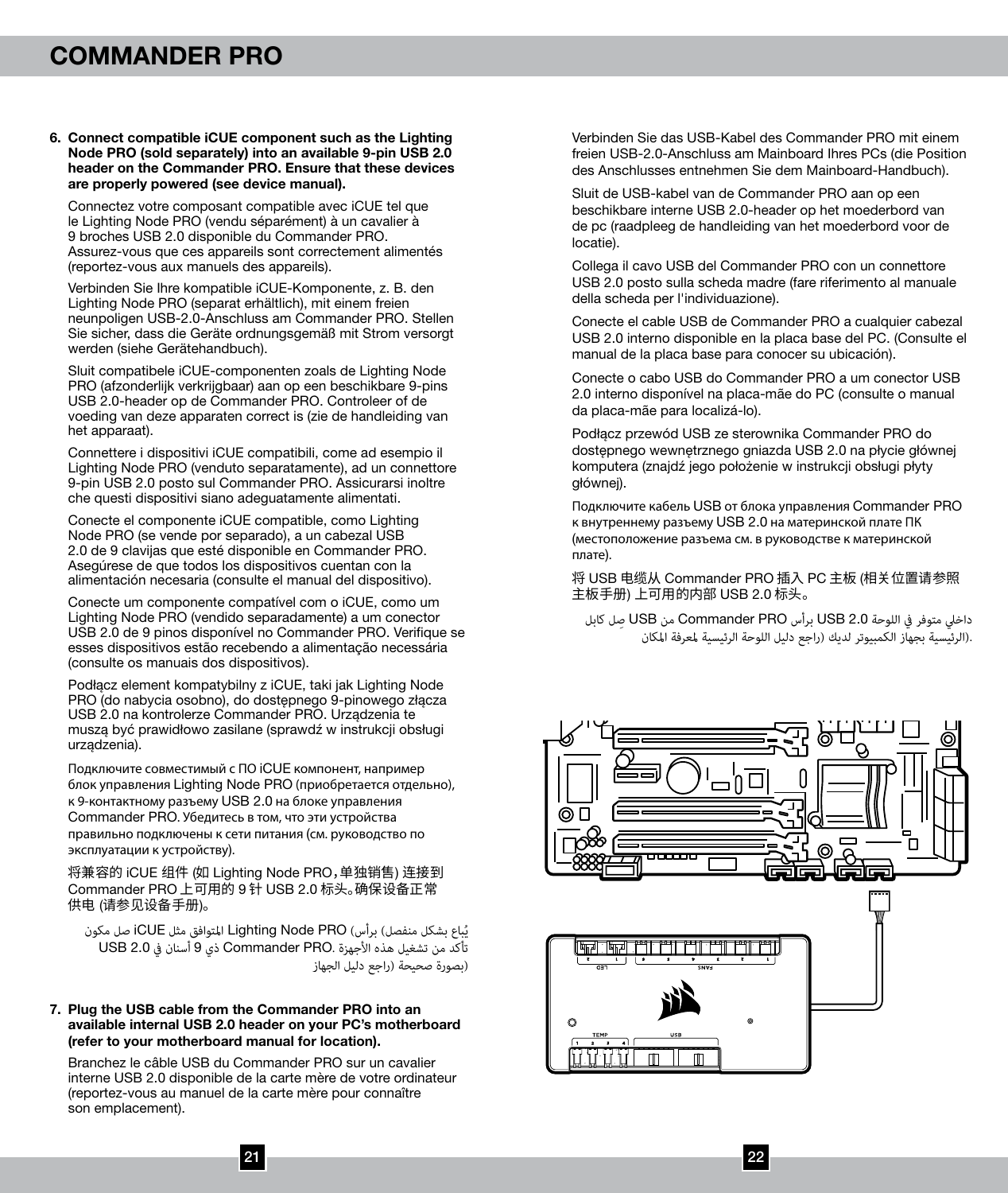#### 8. Connect the SATA power connector to any available SATA connector from your power supply.

Connectez la fiche SATA sur une prise SATA disponible de l'alimentation.

Schließen Sie das SATA-Netzkabel an einem freien SATA-Anschluss am Netzteil Ihres Computers an.

Sluit de SATA-voedingsconnector aan op een willekeurige beschikbare SATA-connector van de voeding.

Connettere il connettore di alimentazione SATA ad un terminale SATA dell'alimentatore.

Conecte el conector de alimentación SATA a cualquier conector SATA disponible de la fuente de alimentación.

Conecte o conector de alimentação SATA a qualquer conector SATA disponível na fonte de alimentação.

Podłącz złącze zasilania SATA do dowolnego dostępnego złącza SATA z zasilacza.

Подсоедините разъем питания SATA к любому разъему SATA блока питания.

将 SATA 电源连接器连接到电源的任何可用 SATA 接头。

.متوفر يف وحدة اإلمداد بالطاقة لديك SATA بأي موصل SATA بتوصيل موصل الطاقة

#### 9. Internet connection is required to download the latest CORSAIR iCUE software at www.corsair.com/downloads.

Une connexion Internet est nécessaire pour télécharger le dernier logiciel CORSAIR iCUE sur www.corsair.com/downloads.

Zum Herunterladen der neuesten Version der CORSAIR iCUE-Software unter www.corsair.com/downloads ist eine Internetverbindung erforderlich.

Een internetverbinding is vereist om de nieuwste versie van de CORSAIR iCUE-software te downloaden van www.corsair.com/downloads.

E' richiesta una connnessione ad internet per scaricare gli ultimi aggiornamenti del software CORSAIR iCUE all'indirizzo www.corsair.com/downloads.

Se requiere conexión a Internet para descargar la versión del software CORSAIR iCUE más reciente desde www.corsair.com/downloads.

É necessária uma conexão com a Internet para baixar o software CORSAIR iCUE mais atual em www.corsair.com/downloads.

Do pobrania najnowszej wersji oprogramowania CORSAIR iCUE ze strony www.corsair.com/downloads jest wymagane połączenie z Internetem.

Для загрузки последней версии программного обеспечения CORSAIR iCUE (www.corsair.com/downloads) необходимо наличие интернет-соединения.

下载新型的 CORSAIR iCUE 软件需要接入互联网: www.corsair.com/downloads。

من CORSAIR iCUE يلزم توفر اتصال بالإنترنت لتنزيل أحدث إصدار من برنامج<br>.www.corsair.com/downloads



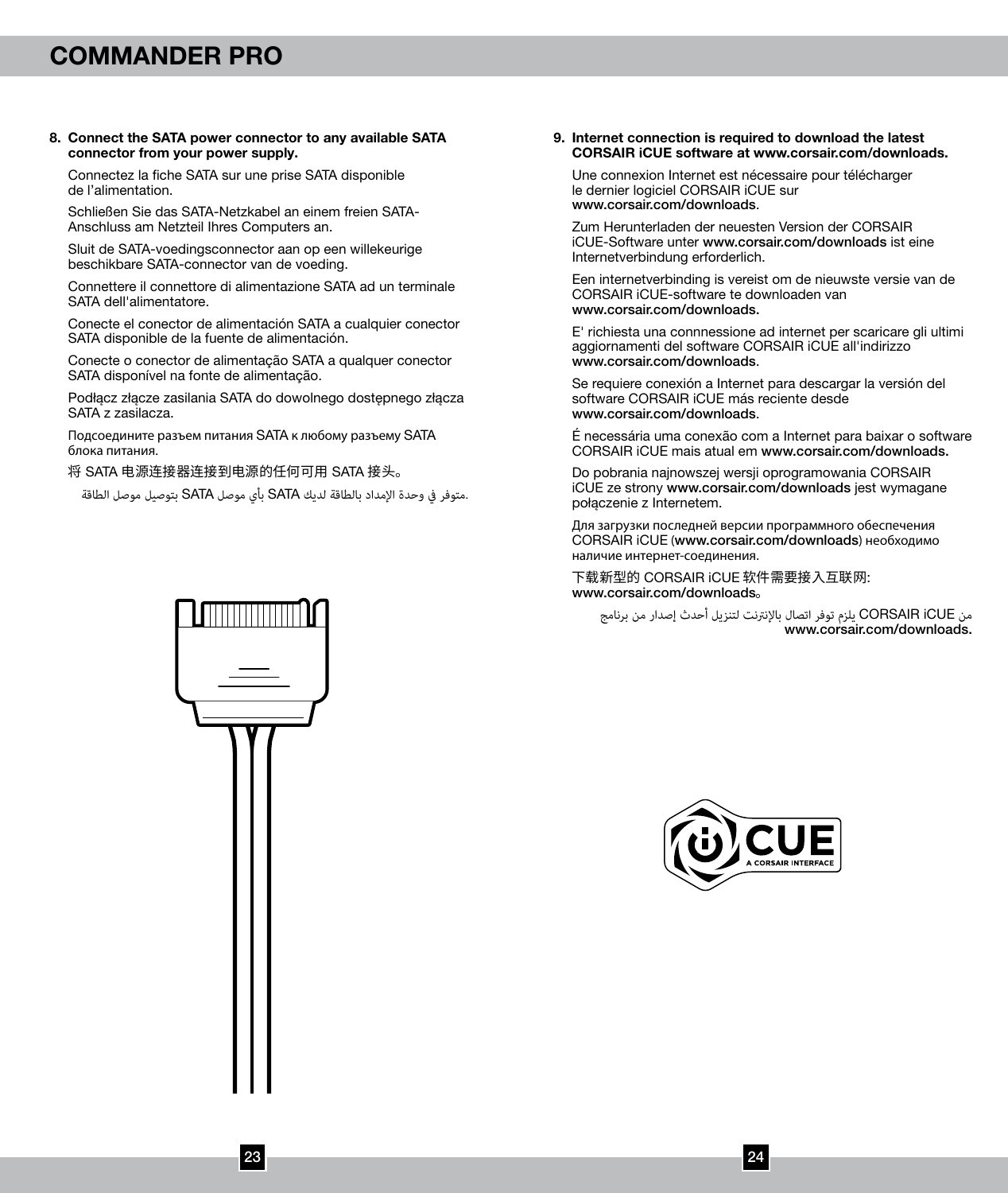This device complies with Part 15 of the FCC Rules. Operation is subject to the following two conditions:



(1) This device may not cause harmful interference, and (2) this device must accept any interference received, including interference that may cause undesired operation.

This equipment has been tested and found to comply with the limits for a Class B digital device, pursuant to part 15 of the FCC Rules. These limits are designed to provide reasonable protection against harmful interference in a residential installation. This equipment generates, uses, and can radiate radio frequency energy and, if not installed and used in accordance with the instructions, may cause harmful interference to radio communications. However, there is no guarantee that interference will not occur in a particular installation. If this equipment does cause harmful interference to radio or television reception, which can be determined by turning the equipment off and on, the user is encouraged to try to correct the interference by one or more of the following measures:

- (1) Reorient or relocate the receiving antenna.
- (2) Increase the separation between the equipment and the receiver.
- (3) Connect the equipment into an outlet that is on a circuit different from that to which the receiver is connected.

(4) Consult the dealer or an experienced radio/TV technician for help.

#### FCC CAUTION:

Any changes or modifications not expressly approved by the party responsible for compliance could void the user's authority to operate this equipment.

This Class B digital apparatus meets all requirements of the Canadian Interference-Causing Equipment Regulations. CAN ICES-3(B)/NMB-3(B)

Cet appareil numérique de la class B respecte toutes les exigences du Règlement sur le materiel brouilleur du Canada.

- **EN** CORSAIR MEMORY, Inc. declares that this radio equipment model "RWF0020" is in compliance with Directive 2014/30/EU and Directive 2011/65/EU. A copy of the original declaration of conformity can be obtained at "regulatory@corsair.com". Operating temperature:  $0^{\circ}$ C ~ + 40°C.
- FR] CORSAIR MEMORY, Inc. déclare par la présente que les modèles d'équipement radio "RWF0020" sont conformes aux directives 2014/30/EU et 2011/65/EU. Une copie de la déclaration de conformité originale peut être obtenue en envoyant un courrier électronique à «regulatory@corsair.com». Température de fonctionnement: 0°C ~ + 40°C.

DE CORSAIR MEMORY, Inc. erklärt, dass diese Funkeinrichtungen der Modelle "RWF0020" den Richtlinien 2014/30/EU und 2011/65/EU entsprechen. Eine Kopie der ursprünglichen Konformitätserklärung kann unter "regulatory@corsair.com" angefordert werden. Betriebstemperatur: 0°C ~ + 40°C.

TT CORSAIR MEMORY, Inc. dichiara i modelli "RWF0020" di apparecchiature radio son conformi alle Direttive 2014/30/EU e 2011/65/EU. Una copia della dichiarazione originale di conformità è disponibile scrivendo un'email all'indirizzo "regulatory@corsair.com". Temperatura di funzionamento: 0°C ~ + 40°C

CORSAIR MEMORY, Inc. declara que los equipos de ES radiofrecuencia «RWF0020» icumplen con la directiva 2014/30/ EU y con la directiva 2011/65/EU. Puede obtener una copia de la declaración de conformidad original en "regulatory@corsair.com". Temperatura de funcionamiento: 0°C ~ + 40°C.

The authorized representative in Europe: CORSAIR MEMORY, BV Wormerweg 8, 1311 XB, Almere, Netherlands



#### NOTE ON ENVIRONMENTAL PROTECTION

After the implementation of the European Directive 2012/19/EU in the national legal system, the following applies:

- Electrical and electronic devices may not be disposed of with domestic waste.
- Consumers are obliged by law to return electrical and electronic devices at the end of their service lives to the public collecting points set up for this purpose or point of sale. Details to this are defined by the national law of the respective country. This symbol on the product, the instruction manual or the package indicates that a product is subject to these regulations. By recycling, reusing the materials or other forms of utilising old devices, you are making an important contribution to protecting our environment.

FR

#### REMARQUES CONCERNANT LA PROTECTION DE L'ENVIRONNEMENT

Conformément à la directive européenne 2012/19/EU, et afin d'atteindre un certain nombre d'objectifs en matière de protection de l'environnement, les règles suivantes doivent être appliquées:

- Elles concernent les déchets d'équipement électriques et électroniques. Le pictogramme "picto" présent sur le produit, son manuel d'utilisation ou son emballage indique que le produit est soumis à cette réglementation.
- Le consommateur doit retourner le produit usager aux points de collecte prévus à cet effet. Il peut aussi le remettre à un revendeur. En permettant enfin le recyclage des produits, le consommateur contribuera à la protection de notre environnement. C'est un acte écologique.

#### **DE HINWEIS ZUM UMWELTSCHUTZ**

Ab dem Zeitpunkt der Umsetzung der europäischen Richtlinie 2012/19/EU in nationales Recht gilt folgendes:

- Elektrische und elektronische Geräte dürfen nicht mit dem Hausmüll entsorgt werden.
- Der Verbraucher ist gesetzlich verpflichtet, elektrische und elektronische Geräte am Ende ihrer Lebensdauer an den dafür eingerichteten, öffentlichen Sammelstellen oder an die Verkaufstelle zurückzugeben. Einzelheiten dazu regelt das jeweilige Landesrecht. Das Symbol auf dem Produkt, der Gebrauchsanleitung oder der Verpackung weist auf diese Bestimmungen hin. Mit der Wiederverwertung, der stofflichen Verwertung oder anderer Formen der Verwertung von Altgeräten leisten Sie einen wichtigen Beitrag zum Schutz unserer Umwelt. In Deutschland gelten oben genannte Entsorgungsregeln, laut Batterieverordnung, für Batterien und Akkus entsprechend.

#### NOTA SOBRE LA PROTECCIÓN MEDIOAMBIENTAL ES

Después de la puesta en marcha de la directiva Europea 2012/19/ EU en el sistema legislativo nacional, Se aplicara lo siguiente:

- Los aparatos eléctricos y electrónicos, así como las pilas y las pilas recargables, no se deben evacuar en la basura doméstica.
- El usuario está legalmente obligado a llevar los aparatos eléctricos y electrónicos, así como pilas y pilas recargables, al final de su vida útil a los puntos de recogida comunales o a devolverlos al lugar donde los adquirió. Los detalles quedaran definidos por la ley de cada país. El símbolo en el producto, en las instrucciones de uso o en el embalaje hace referencia a ello. Gracias al reciclaje, al reciclaje del material o a otras formas de reciclaje de aparatos usados, contribuye Usted de forma importante a la protección de nuestro medio ambiente.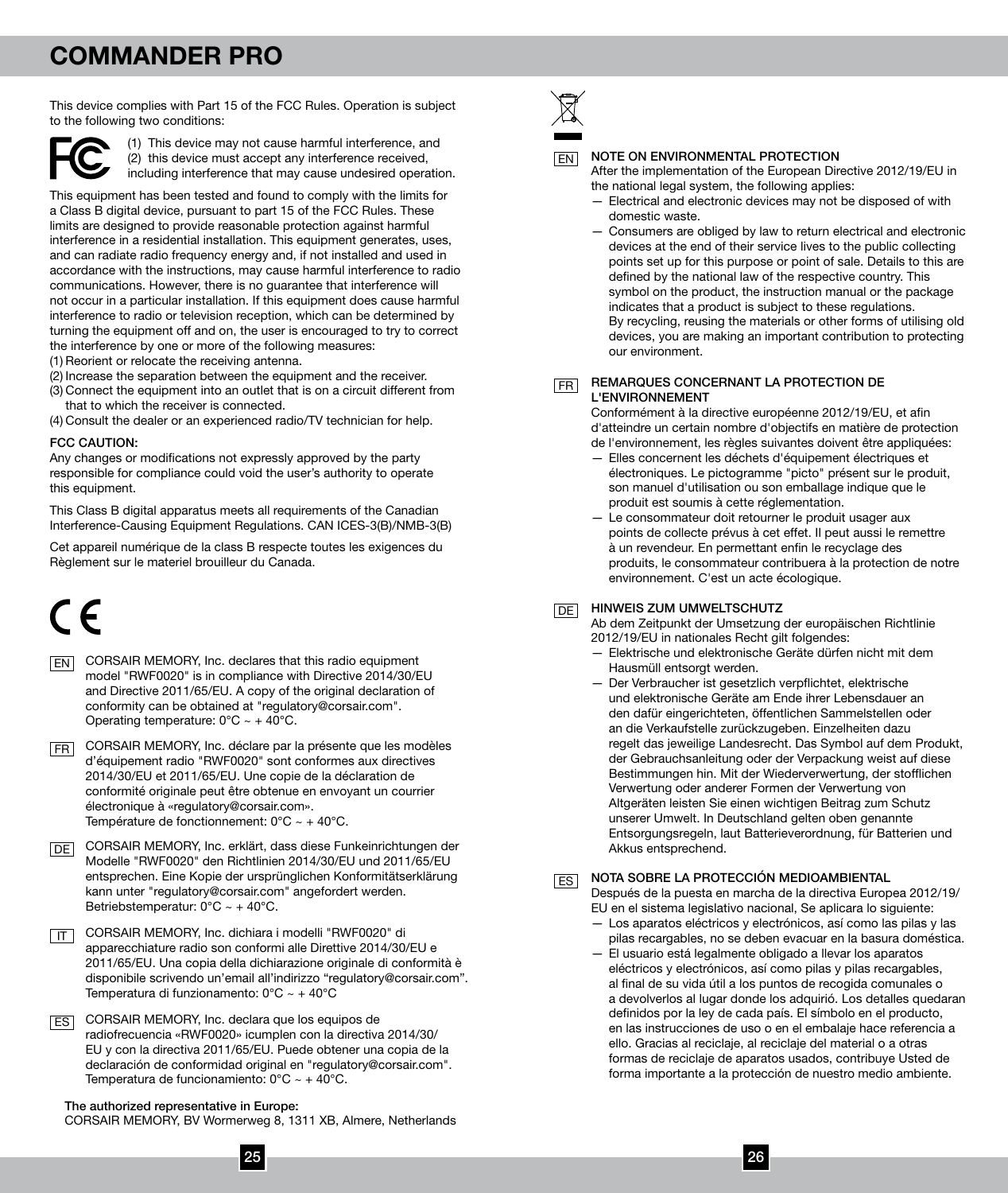

IT

#### **ОХРАНА ОКРУЖАЮЩЕЙ СРЕДЫ**

С момента перехода национального законодательства на европейские нормативы 2012/19/EU действительно следующее:

- Электрические и электронные приборы запрещается утилизировать вместе с обычным мусором.
- Потребитель, согласно закону, обязан утилизировать электрические и электронные приборы в специально предназначенных для этого пунктах сбора, либо пунктах продажи. Детальная регламентация этих требований осуществляется соответствующим местным законодательством. Необходимость соблюдения данных предписаний обозначается особым значком на изделии, инструкции по эксплуатации или упаковке. При переработке, повторном использовании материалов или при другой форме утилизации бывших в употреблении приборов особое внимание уделяйте охране окружающей среды. В соответствии с предписаниями по обращению с батареями, в Германии вышеназванные нормативы действуют для утилизации батарей и аккумуляторов.

NOTITIE AANGAANDE DE BESCHERMING VAN HET MILIEU NL

Ten gevolge van de invoering van de Europese Richtlijn 2012/19/EU in het nationaal juridisch system, is het volgende van toepassing:

- Electrische en electronische toestellen mogen niet weggegooid worden tesamen met het huishoudelijk afval.
- Consumenten zijn wettelijk verplicht om electrische en elctronische apparaten op het einde van gebruik in te dienen bij openbare verzamelplaatsen speciaal opgezet voor dit doeleinde of bij een verkooppunt. Verdere specificaties aangaande dit onderwerp zijn omschreven door de nationale wet van het betreffende land. Dit symbool op het product, de gebruiksaanwijzing of de verpakking duidt erop dat het product onderworpen is aan deze richtlijnen. Door te recycleren, hergebruiken van materialen of andere vormen van hergebruiken van oude toestellen, levert u een grote bijdrage aan de bescherming van het mileu.

#### INFORMAZIONI PER PROTEZIONE AMBIENTALE

Dopo l'implementazione della Direttiva Europea 2012/19/EU nel sistema legale nazionale, ci sono le seguenti applicazioni:

- I dispositivi elettrici ed elettronici non devono essere considerati rifiuti domestici.
- I consumatori sono obbligati dalla legge a restituire I dispositivi elettrici ed elettronici alla fine della loro vita utile ai punti di raccolta pubblici preposti per questo scopo o nei punti vendita. Dettagli di quanto riportato sono definiti dalle leggi nazionali di ogni stato. Questo simbolo sul prodotto, sul manuale d'istruzioni o sull'imballo indicano che questo prodotto è soggetto a queste regole.

#### PT NOTA EM PROTECÇÃO AMBIENTAL

Após a implementação da directiva comunitária 2012/19/EU no sistema legal nacional, o seguinte aplica-se:

- Todos os aparelhos eléctricos e electrónicos não podem ser despejados juntamente com o lixo doméstico.
- Consumidores estão obrigados por lei a colocar os aparelhos eléctricos e electrónicos sem uso em locais públicos específicos para este efeito ou no ponto de venda. Os detalhes para este processo são definidos por lei pelos respectivos países. Este símbolo no produto, o manual de instruções ou a embalagem indicam que o produto está sujeito a estes regulamentos. Reciclando, reutilizando os materiais dos seus velhos aparelhos, esta a fazer uma enorme contribuição para a protecção do ambiente.

#### NOT OM MILJÖSKYDD

Efter implementeringen av EU direktiv 2012/19/EU i den nationella lagstiftningen, gäller följande:

- Elekriska och elektroniska apparater får inte avyttras med hushållsavfall.
- Konsumenter är skyldiga att återlämna elektriska och elektroniska apparater vid slutet av dess livslängd till, för detta ändamål, offentliga uppsamlingsplatser. Detaljer för detta definieras via den nationella lagstiftningen i respektive land. Denna symbol på produkten, instruktionsmanualen eller på förpackningen indikerar att produkten innefattas av denna bestämmelse. Genom återvinning och återanvändning av material bidrar du till att skydda miljön och din omgivning.

#### $_{\sf FIN}$  YMPARISTONSUOJELUA KOSKEVA OHJE

Siitä lähtien, kun Euroopan unionin direktiivi 2012/19/EU otetaan käyttöön kansallisessa lainsäädännössä, pätevät seuraavat määräykset:

- Sähkö- ja elektroniikkalaitteita ei saa hävittää talousjätteen mukana.
- Kuluttajalla on lain mukaan velvollisuus toimittaa sähkö- ja elektroniikkalaitteet niiden käyttöiän päätyttyä niille varattuihin julkisiin keräyspisteisiin tai palauttaa ne myyntipaikkaan. Tähän liittyvistä yksityiskohdista säädetään kulloisenkin osavaltion laissa. Näistä määräyksistä mainitaan myös tuotteen symbolissa, käyttöohjeessa tai pakkauksessa. Uudelleenkäytöllä, materiaalien uudelleenkäytöllä tai muilla vanhojen laitteiden uudelleenkäyttötavoilla on tärkeä vaikutus yhteisen ympäristömme suojelussa.

 $_{\overline{\mathsf{PL}}}$  WSKAZOWKI DOTYCZĄCE OCHRONY SRODOWISKA

Od czasu wprowadzenia europejskiej dyrektywy 2012/19/EU do prawa narodowego obowiązują następujące ustalenia:

- Urzadzeń elektrycznych i elektronicznych nie należy wyrzucać wraz z innymi odpadami domowymi.
- Użytkownik zobowiązany jest, niepotrzebne lub zniszczone urządzenia elektryczne odnieść do punktu zbiórki lub do sprzedawcy. Szczegółowe kwestie regulują przepisy prawne danego kraju. Informuje o tym symbol przekreślonego kosza umieszczony na opakowaniu. Segregując śmieci pomagasz chronić środowisko naturalne.

#### $_{\rm H}$  Környezetvédelmi tudnivalók

Az európai irányelvek 2012/19/EU ajánlása szerint, a megjelölt időponttól kezdve, minden EU-s tagállamban érvényesek a következők:

- A leselejtezett elektromos és elektronikus készülékeket nem szabad a háztartási szemétbe dobni.
- Az elhasznált és működésképtelen elektromos és elektronikus készülékek gyűjtésére törvényi előírás kötelez mindenkit, ezért azokat el kell szállítani egy kijelölt gyűjtő helyre vagy visszavinni a vásárlás helyére. A termék csomagolásán feltüntetett szimbólum egyértelmű jelzést ad erre vonatkozóan a felhasználónak. A régi készülékek begyűjtése, visszaváltása vagy bármilyen formában történő újra hasznosítása közös hozzájárulás környezetünk védelméhez.

#### $\overline{\text{CZ}}$  OCHRANA ŽIVOTNÍHO PROSTŘEDÍ

Evropská směrnice 2012/19/EU stanovuje:

- Elektrické a elektronické přístroje se nesmí vhazovat do domácího odpadu.
- Elektrické a elektronické přístroje musí být zlikvidovány podle zákona na místech k tomu určených. Recyklací nebo jiným způsobem zpracování výrazně přispíváte k ochraně našeho životního prostředí!